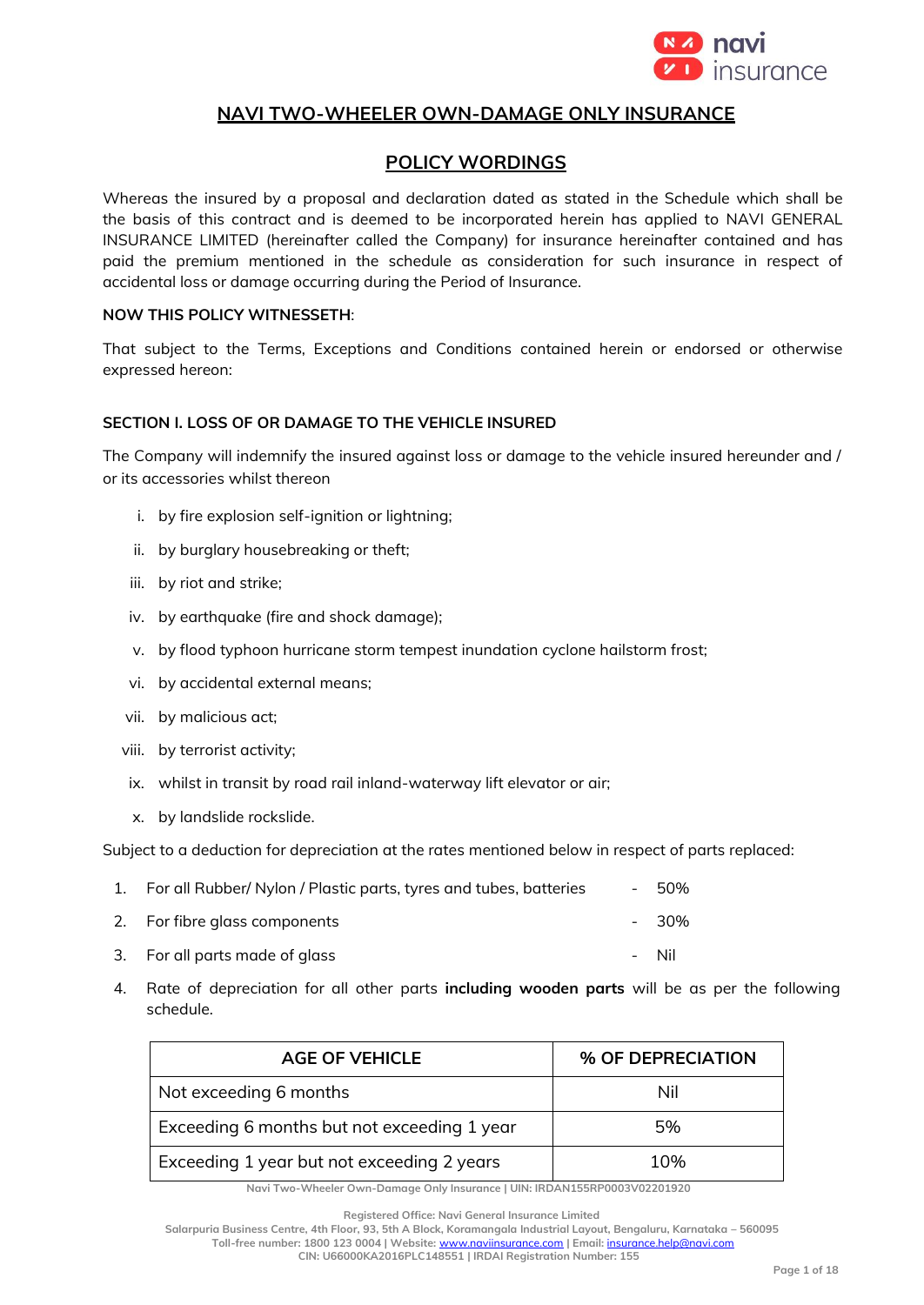

| Exceeding 2 years but not exceeding 3 years  | 15% |
|----------------------------------------------|-----|
| Exceeding 3 years but not exceeding 4 years  | 25% |
| Exceeding 4 years but not exceeding 5 years  | 35% |
| Exceeding 5 years but not exceeding 10 years | 40% |
| Exceeding 10 years                           | 50% |

Rate of Depreciation for Painting: In the case of painting, the depreciation rate of 50% shall be applied only on the material cost of total painting charges. In case of a consolidated bill for painting charges, the material component shall be considered as 25% of total painting charges for the purpose of applying the depreciation.

The Company shall not be liable to make any payment in respect of:

- (a) consequential loss, depreciation, wear and tear, mechanical or electrical breakdown, failures or breakages;
- (b) damage to Tyres and Tubes unless the vehicle insured is damaged at the same time in which case the liability of the Company shall be limited to 50% of the cost of replacement.
- (c) Loss of or damage to accessories by burglary housebreaking or theft unless the vehicle is stolen at the same time; and
- (d) any accidental loss or damage suffered whilst the Insured or any person driving the vehicle with the knowledge and consent of the Insured is under the influence of intoxicating liquor or drugs.

In the event of the vehicle being disabled by reason of loss or damage covered under this Policy the Company will bear the reasonable cost of protection and removal to the nearest repairer and of redelivery to the insured but not exceeding in all Rs. 300/- in respect of any one accident.

The insured may authorise the repair of the vehicle necessitated by damage for which the Company may be liable under this Policy provided that:

- a) the estimated cost of such repair including replacements, if any, does not exceed Rs.150/-;
- b) the Company is furnished forthwith with a detailed estimate of the cost of repairs; and
- c) the insured shall give the Company every assistance to see that such repair is necessary, and the charges are reasonable.

#### **SUM INSURED – INSURED'S DECLARED VALUE (IDV)**

The **Insured's Declared Value (IDV)** of the vehicle will be deemed to be the 'SUM INSURED' for the purpose of this policy which is fixed at the commencement of each policy period for the insured vehicle.

The IDV of the vehicle (and side car accessories, if any, fitted to the vehicle) is to be fixed on the basis of the manufacturer's listed selling price of the brand and model as the insured vehicle at the commencement of insurance/renewal and adjusted for depreciation (as per schedule below).

The schedule of age-wise depreciation as shown below is applicable for the purpose of Total Loss/Constructive Total Loss (**TL/CTL**) claims only.

**Navi Two-Wheeler Own-Damage Only Insurance | UIN: IRDAN155RP0003V02201920**

**Registered Office: Navi General Insurance Limited**

**Salarpuria Business Centre, 4th Floor, 93, 5th A Block, Koramangala Industrial Layout, Bengaluru, Karnataka – 560095 Toll-free number: 1800 123 0004 | Website:** [www.naviinsurance.com](http://www.naviinsurance.com/) **| Email:** [insurance.help@navi.com](mailto:insurance.help@navi.com)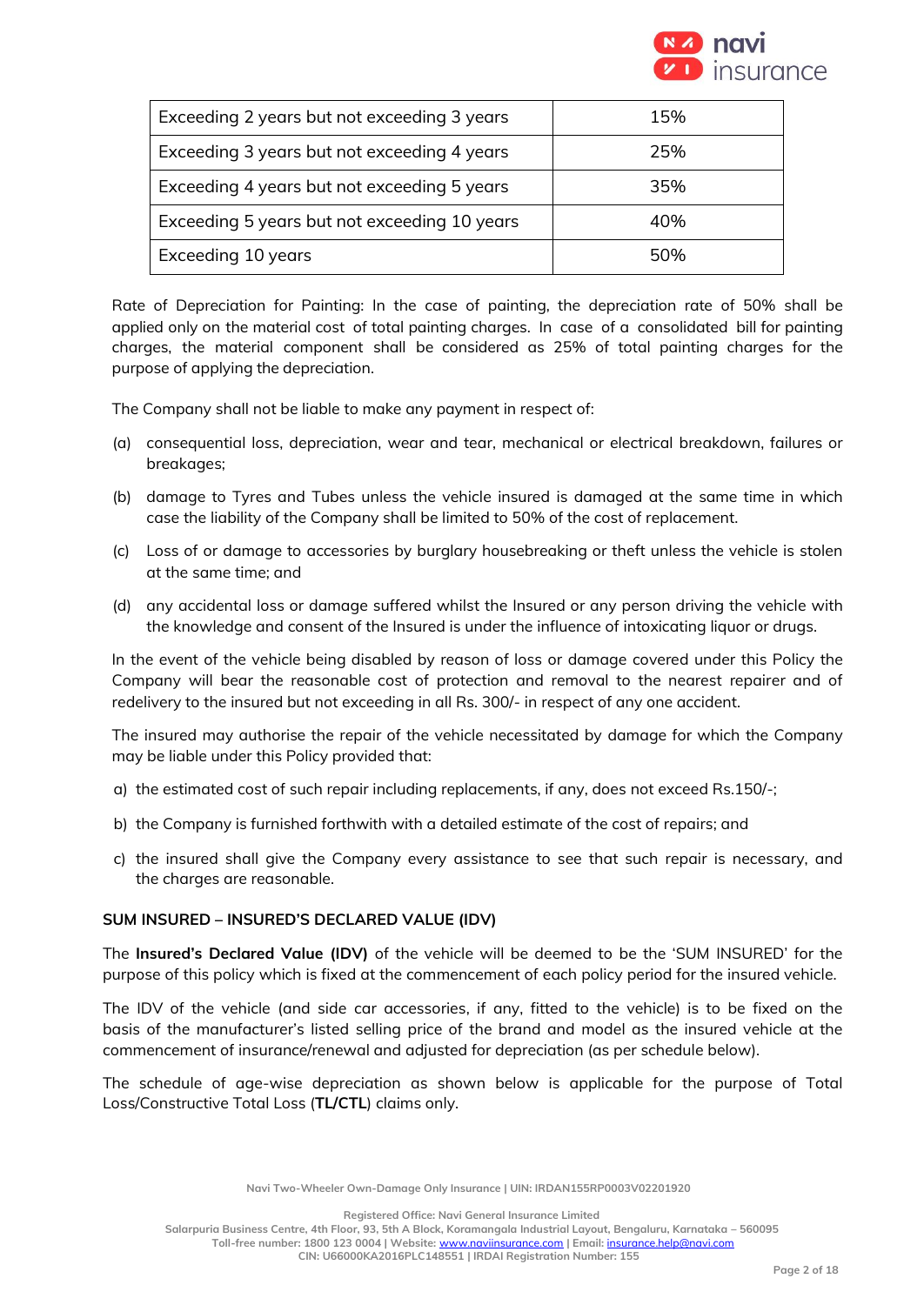

### **THE SCHEDULE OF DEPRECIATION FOR FIXING IDV OF THE VEHICLE**

| <b>AGE OF THE VEHICLE</b>                   | % OF DEPRECIATION FOR FIXING |
|---------------------------------------------|------------------------------|
| Not exceeding 6 months                      | 5%                           |
| Exceeding 6 months but not exceeding 1 year | 15%                          |
| Exceeding 1 year but not exceeding 2 years  | 20%                          |
| Exceeding 2 years but not exceeding 3 years | 30%                          |
| Exceeding 3 years but not exceeding 4 years | 40%                          |
| Exceeding 4 years but not exceeding 5 years | 50%                          |

IDV of vehicles beyond 5 years of age and of obsolete models of the vehicles (i.e. models which the manufacturers have discontinued to manufacture) is to be determined on the basis of an understanding between the insurer and the insured.

IDV shall be treated as the 'Market Value' throughout the policy period without any further depreciation for the purpose of Total Loss (**TL**) / Constructive Total Loss (**CTL**) claims.

The insured vehicle shall be treated as a CTL if the aggregate cost of retrieval and / or repair of the vehicle, subject to terms and conditions of the policy, exceeds 75% of the IDV of the vehicle.

### **GENERAL EXCEPTIONS (Applicable to all Sections of the Policy)**

The Company shall not be liable in respect of

### **A. Exclusion which can be waived on payment of additional premium**

1. Any accidental loss damage and/or liability caused sustained or incurred outside the Geographical Area.

#### **B. Exclusions specific to the policy which cannot be waived**

- 2. Any claim arising out of any contractual liability;
- 3. Any accidental loss damage and/or liability caused sustained or incurred whilst the vehicle insured herein is
	- (a) being used otherwise than in accordance with the 'Limitations as to Use' or
	- (b) being driven by or is for the purpose of being driven by him/her in the charge of any person other than a Driver as stated in the Driver's Clause.
- 4. (a) any accidental loss or damage to any property whatsoever or any loss or expense whatsoever resulting or arising there from or any consequential loss.

# **C. Standard Exclusions**

(b) any liability of whatsoever nature directly or indirectly caused by or contributed to by or arising from ionising radiations or contamination by radioactivity from any nuclear fuel or from any nuclear waste from the combustion of nuclear fuel. For the purpose of this exception combustion shall include any self-sustaining process of nuclear fission;

- 5. Any accidental loss damage or liability directly or indirectly caused by or contributed to by or arising from nuclear weapons material;
- 6. Any accidental loss damage and/or liability directly or indirectly or proximately or remotely occasioned by or contributed to by or traceable to or arising out of or in connection with war, invasion, the act of foreign enemies, hostilities or warlike operations (whether before or after declaration of war) civil war, mutiny rebellion, military or usurped power or by any direct or

**Navi Two-Wheeler Own-Damage Only Insurance | UIN: IRDAN155RP0003V02201920**

**Registered Office: Navi General Insurance Limited**

**Salarpuria Business Centre, 4th Floor, 93, 5th A Block, Koramangala Industrial Layout, Bengaluru, Karnataka – 560095**

**Toll-free number: 1800 123 0004 | Website:** [www.naviinsurance.com](http://www.naviinsurance.com/) **| Email:** [insurance.help@navi.com](mailto:insurance.help@navi.com)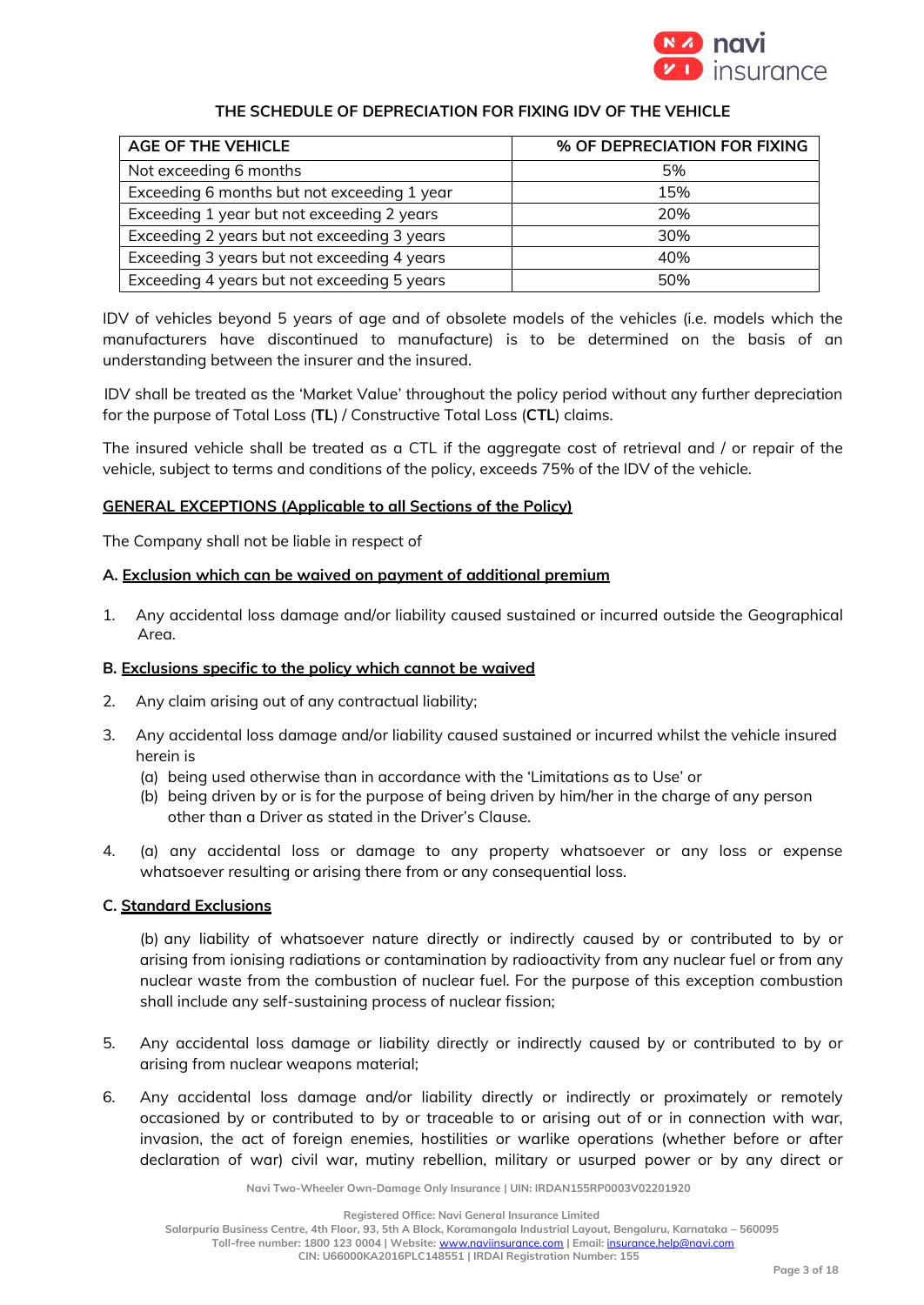

indirect consequence of any of the said occurrences and in the event of any claim hereunder the insured shall prove that the accidental loss damage and/or liability arose independently of and was in no way connected with or occasioned by or contributed to by or traceable to any of the said occurrences or any consequences thereof and in default of such proof, the Company shall not be liable to make any payment in respect of such a claim.

# **DEDUCTIBLE**

The Company shall not be liable for each and every claim under Section -1 (loss of or damage to the vehicle insured) of this Policy in respect of the deductible stated in the schedule.

# **CONDITIONS:**

This Policy and the Schedule shall be read together and any word or expression to which a specific meaning has been attached in any part of this policy or of the Schedule shall bear the same meaning wherever it may appear.

# **A. Conditions when a claim arises:**

- 1. Notice shall be given in writing to the Company immediately upon the occurrence of any accidental or loss or damage in the event of any claim and thereafter the insured shall give all such information and assistance as the Company shall require. Every letter claims writ summons and/or process or copy thereof shall be forwarded to the Company immediately on receipt by the insured. Notice shall also be given in writing to the Company immediately the insured shall have knowledge of any impending prosecution inquest or fatal inquiry in respect of any occurrence which may give rise to a claim under this Policy. In case of theft or other criminal act which may be the subject of a claim under this Policy the insured shall give immediate notice to the police and co-operate with the Company in securing the conviction of the offender.
- 2. No admission offer promise payment or indemnity shall be made or given by or on behalf of the insured without the written consent of the Company which shall be entitled if it so desires to take over and conduct in the name of the insured the defence or settlement of any claim or to prosecute in the name of the insured for its own benefit any claim for indemnity or damage or otherwise and shall have full discretion in the conduct of any proceedings or in the settlement of any claim and the insured shall give all such information and assistance as the Company may require.
- 3. The Company may at its own option repair reinstate or replace the vehicle or part thereof and/or its accessories or may pay in cash the amount of the loss or damage and the liability of the Company shall not exceed:
	- (a) for total loss / constructive total loss of the vehicle the Insured's Declared Value (IDV) of the vehicle (including accessories thereon) as specified in the Schedule less the value of the wreck.
	- (b) for partial losses, i.e. losses other than Total Loss/Constructive Total Loss of the vehicle actual and reasonable costs of repair and/or replacement of parts lost/damaged subject to depreciation as per limits specified.
- 4. If at the time of occurrence of an event that gives rise to any claim under this policy there is in existence any other insurance covering the same liability, the Company shall not be liable to pay or contribute more than its ratable proportion of any compensation, cost or expense.
- 5. If any dispute or difference shall arise as to the quantum to be paid under this policy (liability being otherwise admitted), such difference shall independent of all other questions be referred to the decision of a sole arbitrator to be appointed in writing by the parties to the dispute or if they

**Navi Two-Wheeler Own-Damage Only Insurance | UIN: IRDAN155RP0003V02201920**

**Registered Office: Navi General Insurance Limited**

**Salarpuria Business Centre, 4th Floor, 93, 5th A Block, Koramangala Industrial Layout, Bengaluru, Karnataka – 560095 Toll-free number: 1800 123 0004 | Website:** [www.naviinsurance.com](http://www.naviinsurance.com/) **| Email:** [insurance.help@navi.com](mailto:insurance.help@navi.com)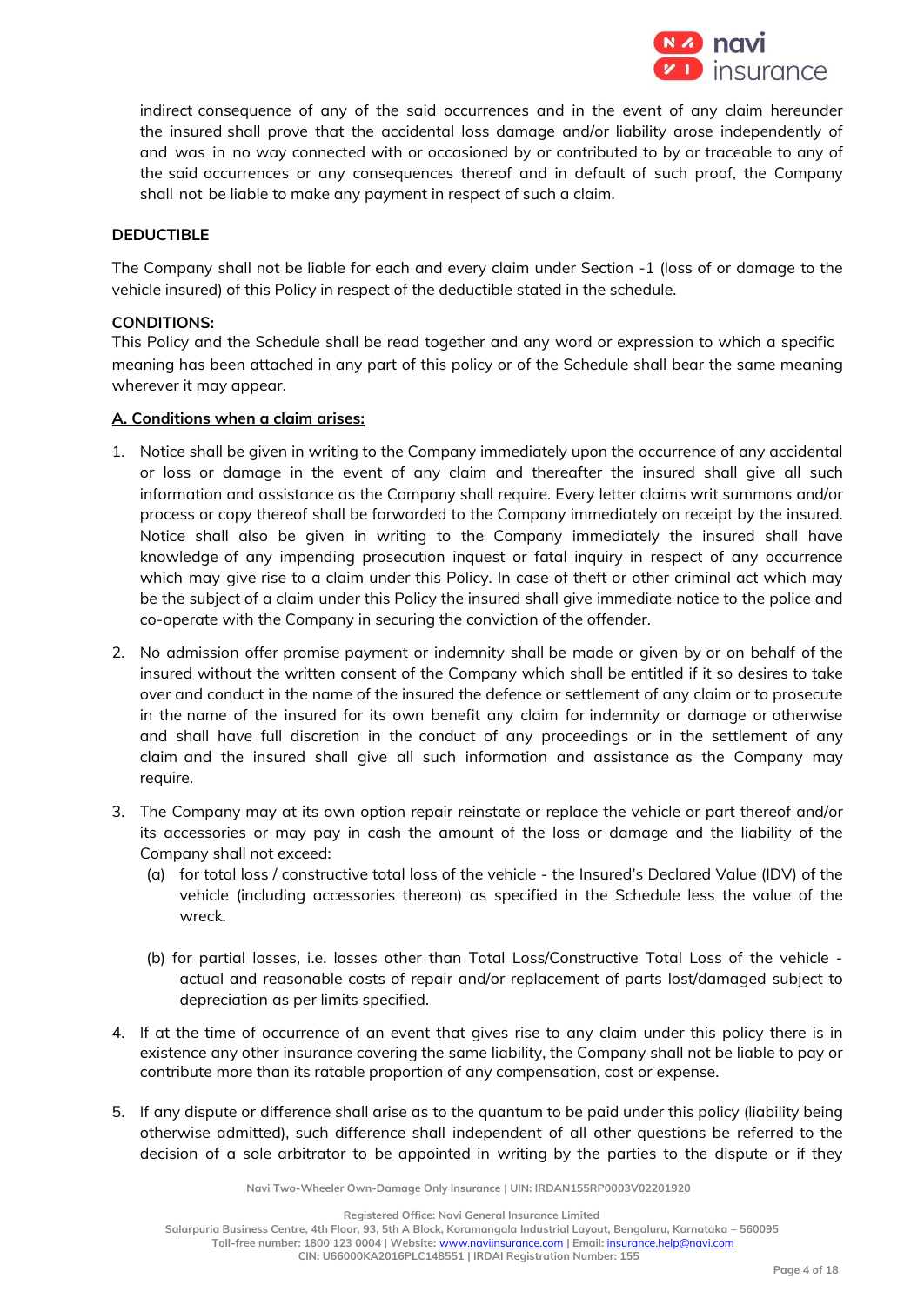

cannot agree upon a single arbitrator within 30 days of any party invoking Arbitration, the same shall be referred to a panel of three arbitrators comprising two arbitrators one to be appointed by each of the parties to the dispute / difference, and a third arbitrator to be appointed by such two arbitrators who shall act as the presiding arbitrator and Arbitration shall be conducted under and in accordance with the provisions of the Arbitration and Conciliation Act, 1996.

It is clearly agreed and understood that no difference or dispute shall be referable to Arbitration as hereinbefore provided, if the Company has disputed or not accepted liability under or in respect of this policy.

It is hereby expressly stipulated and declared that it shall be condition precedent to any right of action or suit upon this policy that the award by such arbitrator/ arbitrators of the amount of the loss or damage shall be first obtained.

It is also hereby further expressly agreed and declared that if the Company shall disclaim liability to the insured for any claim hereunder and such claim shall not, within twelve calendar months from the date of such disclaimer have been made the subject matter of a suit in a court of law, then the claim shall for all purposes be deemed to have been abandoned and shall not thereafter be recoverable hereunder.

# **B. Conditions applicable during the contract:**

- 6. The insured shall take all reasonable steps to safeguard the vehicle from loss or damage and to maintain it in efficient condition and the Company shall have at all times free and full access to examine the vehicle or any part thereof or any driver or employee of the insured. In the event of any accident or breakdown, the vehicle shall not be left unattended without proper precautions being taken to prevent further damage or loss and if the vehicle be driven before the necessary repairs are effected any extension of the damage or any further damage to the vehicle shall be entirely at the insured's own risk.
- 7. The Company may cancel the policy by sending fifteen days' notice by recorded delivery to the insured at insured's last known address on the grounds of misrepresentation, fraud, nondisclosure of material facts or non-cooperation. In the event of cancellation of this Policy on grounds of misrepresentation, fraud, non-disclosure of material facts, the policy shall stand cancelled ab-initio and there will be no refund of premium. In the event the policy is cancelled on the grounds of non- cooperation of the insured or insured has initiated cancellation of the policy subject to proof of insurance elsewhere at least for liability only cover and surrender of original certificate of insurance, then the premium shall be computed and retained in accordance with company's short period rate for the period the Policy has been in force provided no claim has occurred up to the date of cancellation. In the event a claim has occurred in which case there shall be no refund of premium. Return of the premium by the Company will be subject to retention of the minimum premium of Rs. 100/- (or Rs. 25/- in respect of vehicles specifically designed/modified for use by blind/handicapped/ mentally challenged persons). Where the ownership of the vehicle is transferred, the Policy cannot be cancelled unless evidence that the vehicle is insured elsewhere is produced.

| <b>PERIOD</b>                                 | % OF ANNUAL PREMIUM RATE |
|-----------------------------------------------|--------------------------|
| Not exceeding 1 month                         | 20%                      |
| Exceeding 1 month but not exceeding 2 months  | 30%                      |
| Exceeding 2 months but not exceeding 3 months | 40%                      |
| Exceeding 3 months but not exceeding 4 months | 50%                      |

#### **SHORT PERIOD SCALE (FOR RETENTION OF PREMIUM)**

**Navi Two-Wheeler Own-Damage Only Insurance | UIN: IRDAN155RP0003V02201920**

**Registered Office: Navi General Insurance Limited**

**Salarpuria Business Centre, 4th Floor, 93, 5th A Block, Koramangala Industrial Layout, Bengaluru, Karnataka – 560095**

**Toll-free number: 1800 123 0004 | Website:** [www.naviinsurance.com](http://www.naviinsurance.com/) **| Email:** [insurance.help@navi.com](mailto:insurance.help@navi.com)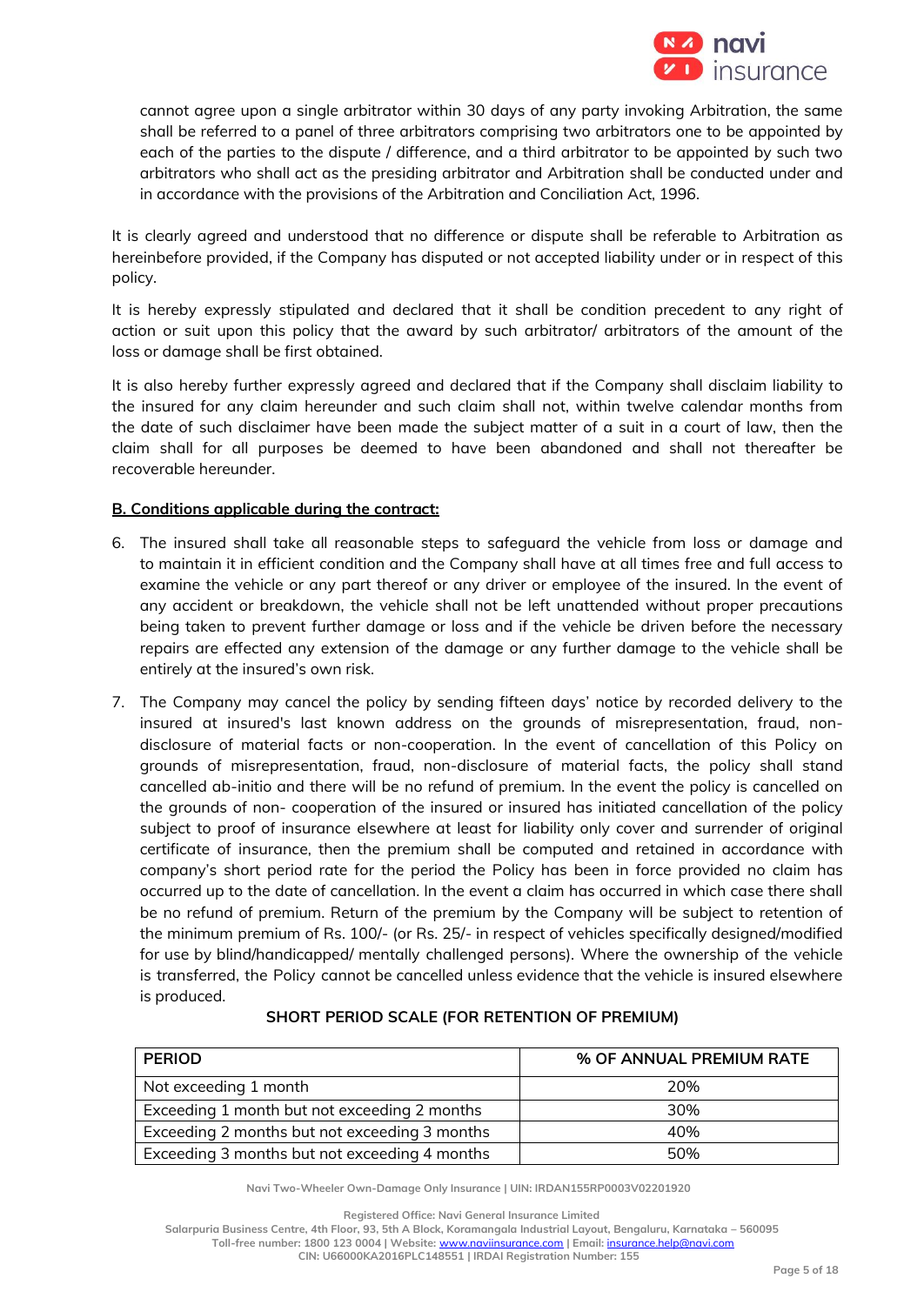

| Exceeding 4 months but not exceeding 5 months | 60%                       |
|-----------------------------------------------|---------------------------|
| Exceeding 5 months but not exceeding 6 months | 70%                       |
| Exceeding 6 months but not exceeding 7 months | 80%                       |
| Exceeding 7 months but not exceeding 8 months | 90%                       |
| Exceeding 8 months                            | Full annual premium/ rate |

8. In the event of the death of the sole insured, this policy will not immediately lapse but will remain valid for a period of three months from the date of the death of insured or until the expiry of this policy (whichever is earlier). During the said period, legal heir(s) of the insured to whom the custody and use of the Motor Vehicle passes may apply to have this Policy transferred to the name(s) of the heir(s) or obtain a new insurance policy for the Motor Vehicle.

Where such legal heir(s) desire(s) to apply for transfer of this policy or obtain a new policy for the vehicle such heir(s) should make an application to the Company accordingly within the aforesaid period. All such applications should be accompanied by: -

- a) Death Certificate in respect of the insured
- b) Proof of title to the vehicle
- c) Original Policy.

# **C. Conditions precedent to the Contract:**

9. The due observance and fulfillment of the terms, conditions and endorsement of this Policy in so far as they relate to anything to be done or complied with by the insured and the truth of the statements and answers in the said proposal shall be conditions precedent to any liability of the Company to make any payment under this Policy.

# **ENDORSEMENTS:**

(Attached to and forming part of Policy)

# **IMT.1. Extension of Geographical Area**

In consideration of the payment of an additional premium of Rs….it is hereby understood and agreed that notwithstanding anything contained in this Policy to the contrary the Geographical Area in this Policy shall from the.  $\ldots$  ... to the.  $\ldots$  ... (both days inclusive) be deemed to include

It is further specifically understood and agreed that such geographical extension excludes cover for damage to the vehicle insured / injury to its occupants / third party liability in respect of the vehicle insured during sea voyage / air passage for the purpose of ferrying the vehicle insured to the extended geographical area.

Subject otherwise to the terms exceptions conditions and limitations of this Policy.

# **IMT.3. Transfer of Interest**

It is hereby understood and agreed that as from …/…/……. the interest in the Policy is transferred to and vested in ……….... of………………. carrying on or engaged in the business or profession of ……………. who shall be deemed to be the Insured and whose proposal and declaration dated. /…/…. shall be deemed to be incorporated in and to be the basis of this contract.

Provided always that for the purpose of the No Claim Bonus, no period during which the interest in this Policy has been vested in any previous insured shall accrue to the benefit of ....

#### Subject otherwise to the terms exceptions conditions and limitations of this Policy.

**Navi Two-Wheeler Own-Damage Only Insurance | UIN: IRDAN155RP0003V02201920**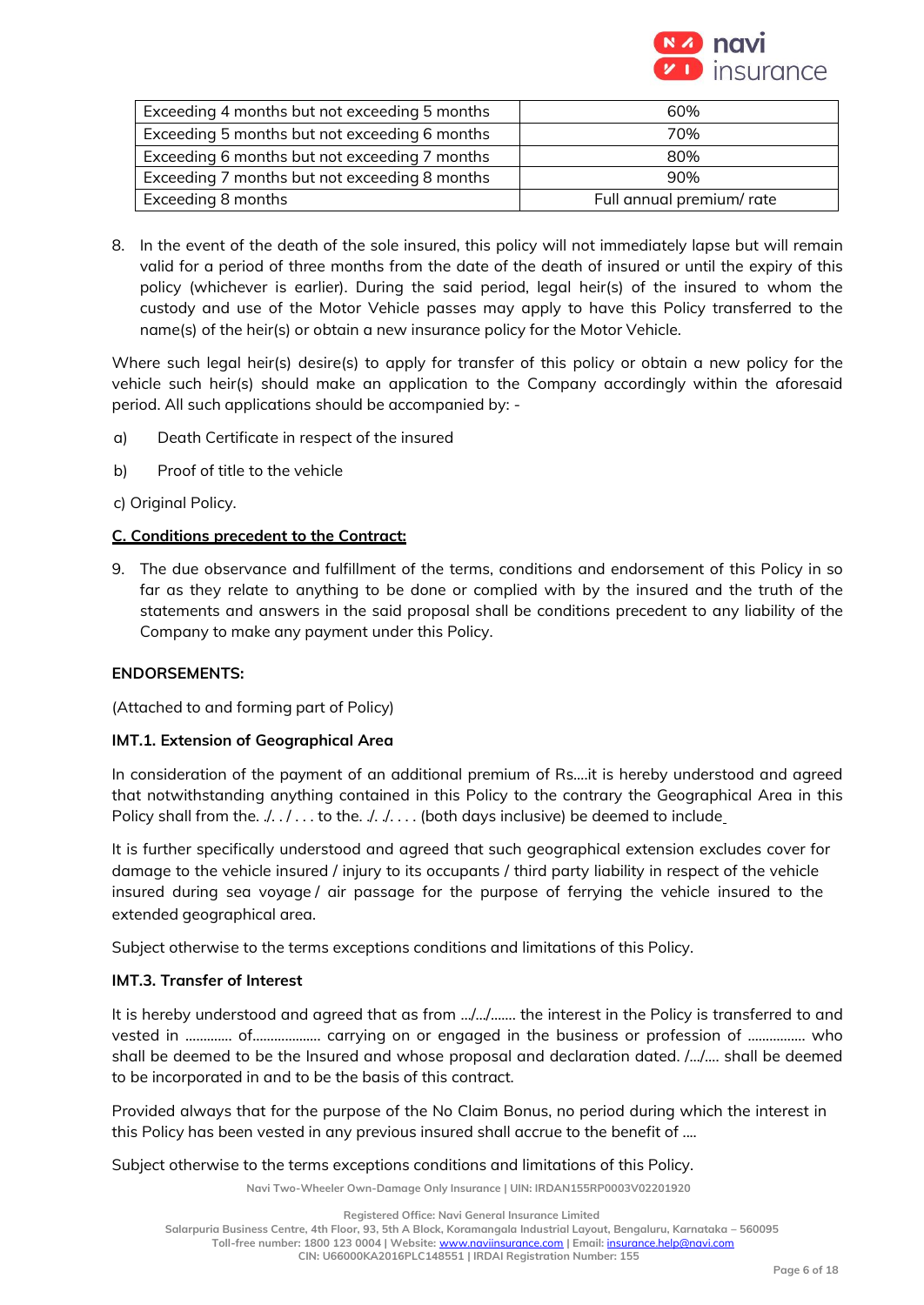

# **IMT. 4. Change of vehicle**

It is hereby understood and agreed that as from …/…. / …... the vehicle bearing Registration Number …………. is deemed to be deleted from the Schedule of the Policy and the vehicle with details specified hereunder is deemed to be included therein-

| Regd. No. | Engine/<br><b>Chassis</b><br>No. | Make | Type of<br><b>Body</b> | C.C. | Year of  <br>Manufacture   Capacity | Seating<br>including | <b>IDV</b> |
|-----------|----------------------------------|------|------------------------|------|-------------------------------------|----------------------|------------|
|           |                                  |      |                        |      |                                     |                      |            |

In consequence of this change, an extra / refund premium of Rs....... is charged/ allowed to the insured.

Subject otherwise to the terms exceptions conditions and limitations of this Policy.

#### **IMT. 5. Hire purchase Agreement**

It is hereby understood and agreed that ………. (hereinafter referred to as the Owners) are the Owners of the vehicle insured and that the vehicle insured is subject of an Hire Purchase Agreement made between the Owners on the one part and the insured on the other part and it is further understood and agreed that the Owners are interested in any monies which but for this Endorsement would be payable to the insured under this policy in respect of such loss or damage to the vehicle insured as cannot be made good by repair and / or replacement of parts and such monies shall be paid to the Owners as long as they are the Owners of the vehicle insured and their receipt shall be a full and final discharge to the insurer in respect of such loss or damage.

It is further declared and agreed that for the purpose of the Personal Accident Cover for the ownerdriver granted under this policy, the insured named in the policy will continue to be deemed as the owner-driver subject to compliance of provisions of the policy relating to this cover.

Save as by this Endorsement expressly agreed nothing herein shall modify or affect the rights and liabilities of the insured or the insurer respectively under or about this Policy.

Subject otherwise to the terms exceptions conditions and limitations of this policy.

#### **IMT.6. Lease Agreement**

It is hereby understood and agreed that ……………… (hereinafter referred to as the Lessors) are the Owners of the vehicle insured and that the vehicle insured is the subject of a Lease Agreement made between the Lessor on the one part and the insured on the other part and it is further understood and agreed that the Lessors are interested in any monies which but for this Endorsement would be payable to the insured under this policy in respect of such loss or damage to the vehicle insured as cannot be made good by repair and / or replacement of parts and such monies shall be paid to the Lessors as long as they are the Owners of the vehicle insured and their receipt shall be a full and final discharge to the insurer in respect of such loss or damage. It is also understood and agreed that notwithstanding any provision in the Leasing Agreement to the contrary, this policy is issued to the insured namely …………. as the principal party and not as agent or trustee and nothing herein contained shall be construed as constituting the insured an agent or trustee for the Lessors or as an assignment (whether legal or equitable) by the insured to the Lessors, of his rights benefits and claims under this policy and further nothing herein shall be construed as creating or vesting any right in the Owner/Lessor to sue the insurer in any capacity whatsoever for any alleged breach of its obligations hereunder.

**Navi Two-Wheeler Own-Damage Only Insurance | UIN: IRDAN155RP0003V02201920**

**Registered Office: Navi General Insurance Limited**

**Salarpuria Business Centre, 4th Floor, 93, 5th A Block, Koramangala Industrial Layout, Bengaluru, Karnataka – 560095 Toll-free number: 1800 123 0004 | Website:** [www.naviinsurance.com](http://www.naviinsurance.com/) **| Email:** [insurance.help@navi.com](mailto:insurance.help@navi.com) **CIN: U66000KA2016PLC148551 | IRDAI Registration Number: 155**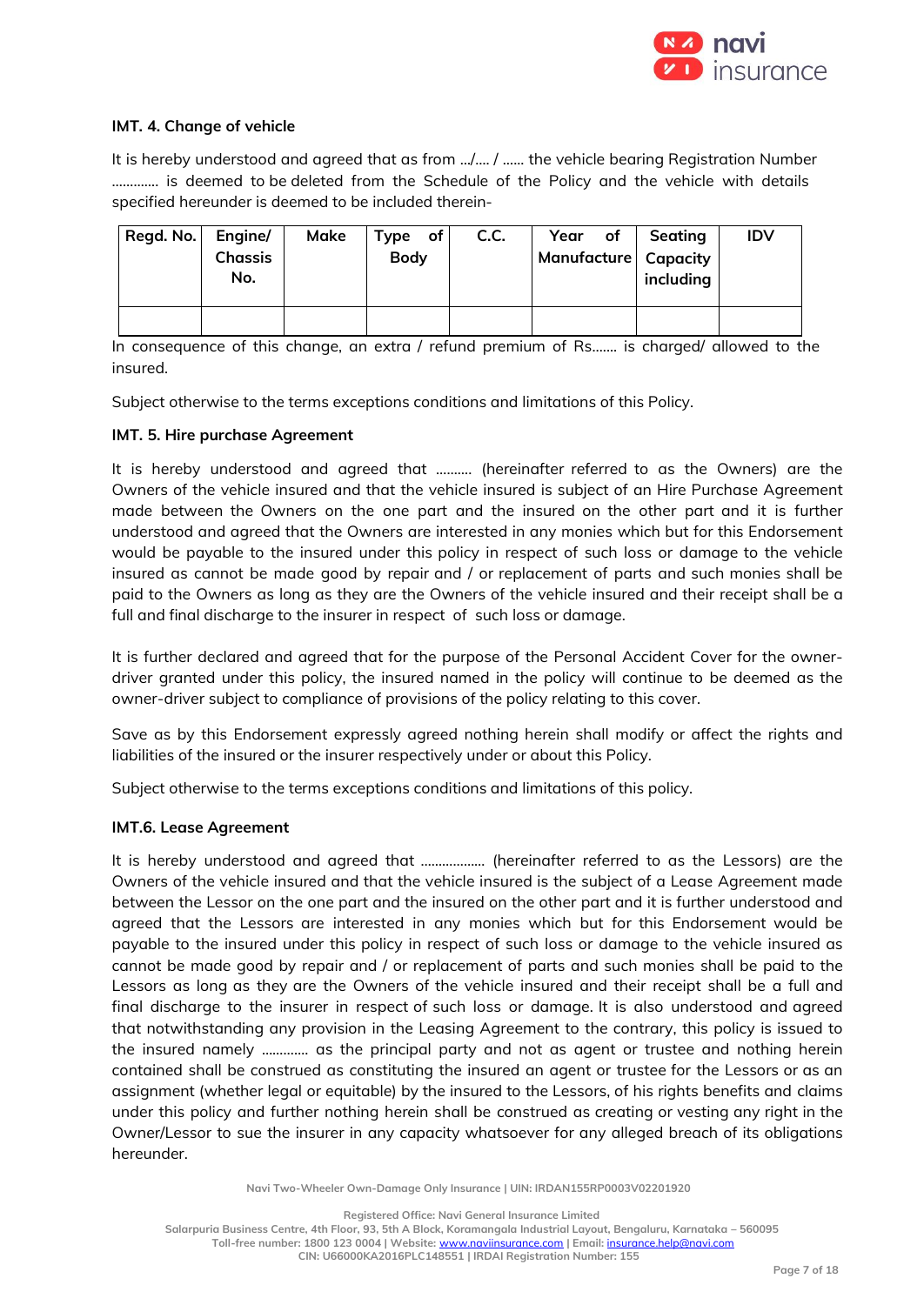

It is further declared and agreed that for the purpose of the Personal Accident Cover for the ownerdriver granted under this policy, the insured named in the policy will continue to be deemed as the owner-driver subject to compliance of provisions of the policy relating to this cover.

Save as by this Endorsement expressly agreed nothing herein shall modify or affect the rights and liabilities of the insured or the insurer respectively under or in connection with this Policy.

Subject otherwise to the terms exceptions conditions and limitations of this policy.

### **IMT.7. Vehicles subject to Hypothecation Agreement**

It is hereby declared and agreed that the vehicle insured is pledged to / hypothecated with

………………. (hereinafter referred to as the "Pledgee") and it is further understood and agreed that the Pledgee is interested in any monies which but for this Endorsement would be payable to the insured under this policy in respect of such loss or damage to the vehicle insured as cannot be made good by repair and / or replacement of parts and such monies shall be paid to the Pledgee as long as they are the Pledgee of the vehicle insured and their receipt shall be a full and final discharge to the insurer in respect of such loss or damage.

It is further declared and agreed that for the purpose of the Personal Accident Cover for the ownerdriver granted under this policy, the insured named in the policy will continue to be deemed as the owner-driver subject to compliance of provisions of the policy relating to this cover.

Save as by this Endorsement expressly agreed that nothing herein shall modify or affect the rights or liabilities of the Insured or the Insurer respectively under or in connection with this Policy or any term, provision or condition thereof.

Subject otherwise to the terms exceptions conditions and limitations of this policy.

# **IMT. 8. Discount for Membership of Recognised Automobile Associations**

It is hereby understood and agreed that in consideration of insured's membership of ……………… a discount in premium of Rs. ………. is allowed to the insured hereunder from …. /…../…...

It is further understood and agreed that if the insured ceases to be a member of the above- mentioned association during the currency of this Policy the insured shall immediately notify the insurer accordingly and refund to the insurer a proportionate amount of the discount allowed on this account for the unexpired period of the cover.

Subject otherwise to the terms exceptions conditions and limitations of the policy.

#### **IMT.10. Installation of Anti-Theft Device**

In consideration of certification by ...................... that an Anti-Theft device approved by Automobile Research Association of India (ARAI), Pune has been installed in the vehicle insured herein a premium discount of Rs……… is hereby allowed to the insured.

It is hereby understood and agreed that the insured shall ensure at all times that this Anti-theft device installed in the vehicle insured is maintained in efficient condition till the expiry of this policy.

Subject otherwise to the terms, exceptions, conditions and limitations of the policy

# **IMT. 11.A. Vehicles Laid Up (Lay-up period declared)**

**Navi Two-Wheeler Own-Damage Only Insurance | UIN: IRDAN155RP0003V02201920** Notwithstanding anything to the contrary contained herein it is hereby understood and agreed that from …/ …/…... to…/ …. /….. the vehicle insured is laid up in garage and not in use and during this period

**Registered Office: Navi General Insurance Limited**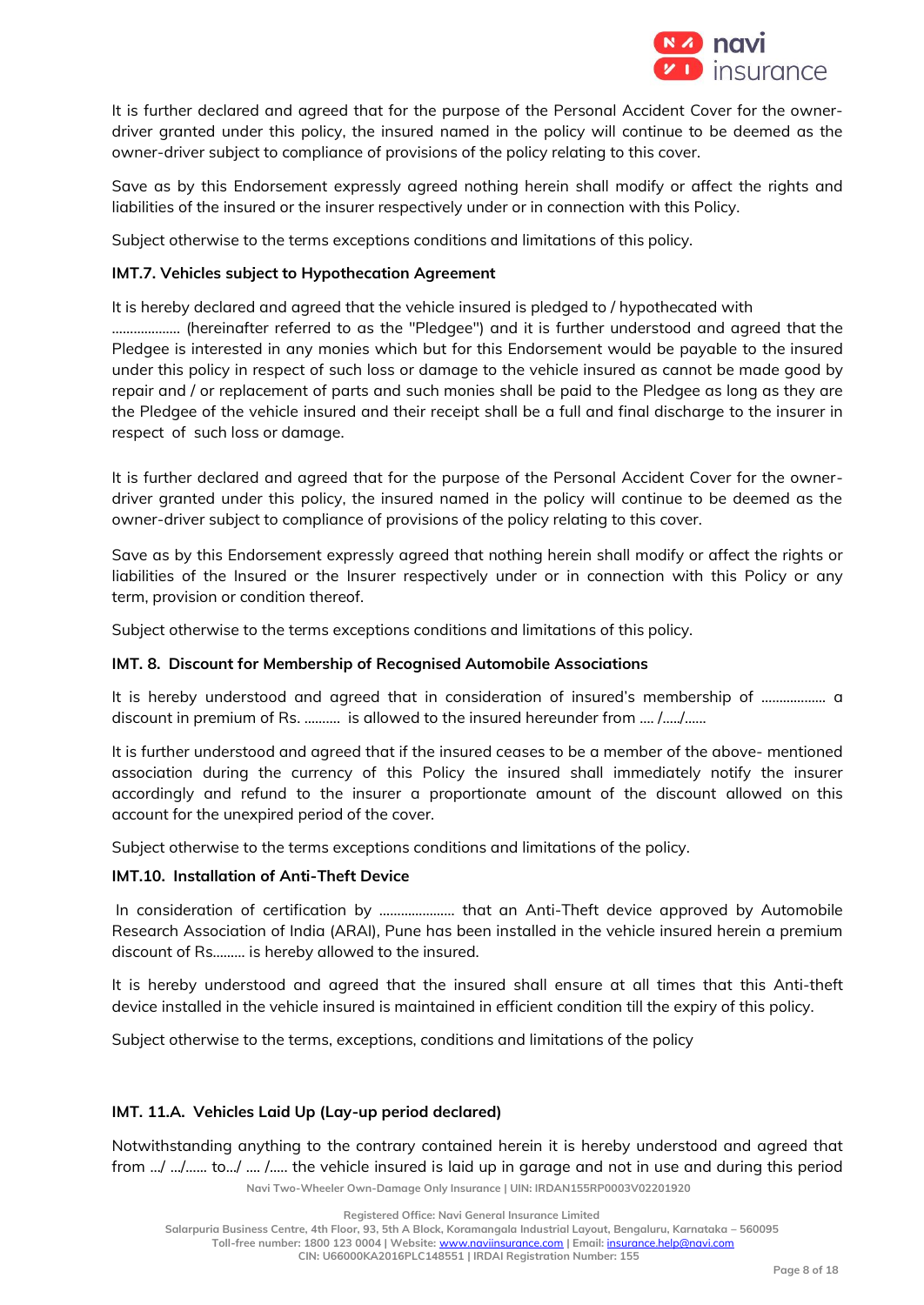

all liability of the insurer under this policy in respect of the vehicle insured is suspended SAVE ONLY IN RESPECT OF LOSS OR DAMAGE TO THE SAID VEHICLE CAUSED BY FIRE EXPLOSION SELF-IGNITION OR LIGHTNING OR BURGLARY, HOUSEBREAKING, THEFT OR RIOT STRIKE MALICIOUS DAMAGE TERRORISM OR STORM TEMPEST FLOOD INUNDATION OR EARTHQUAKE PERILS, in consideration whereof

- a) the insurer will deduct from the next renewal premium the sum of Rs……… and the No Claim Bonus (if any) shall be calculated on the next renewal premium after deduction of such sum.
- b) the period of insurance by this policy is extended to.…. /…../……. in view of the payment of an additional premium of Rs ……….

Subject otherwise to the terms exceptions conditions and limitations of this policy.

# **IMT. 11. B. Vehicles Laid Up (Lay-up period not declared)**

Notwithstanding anything to the contrary contained herein it is hereby understood and agreed that as from …. / ….. /….. the vehicle no. ………… insured hereunder is laid up in garage and not in use and liability of the insurer under this policy in respect of the said vehicle is suspended SAVE ONLY IN RESPECT OF LOSS OR DAMAGE TO THE SAID VEHICLE CAUSED BY FIRE EXPLOSION SELF-IGNITION OR LIGHTNING OR BURGLARY, HOUSEBREAKING, THEFT OR RIOT STRIKE MALICIOUS DAMAGE TERRORISM OR STORM TEMPEST FLOOD INUNDATION OR EARTHQUAKE PERILS

Subject otherwise to the terms exceptions conditions and limitations of this Policy.

### **IMT. 11(C). Termination of the Undeclared Period of Vehicle Laid Up**

It is hereby understood and agreed that the insurance by this Policy in respect of vehicle no. .......... insured hereunder is reinstated in full of ……. /……/…… and the Endorsement IMT 11(B) attaching to this policy shall be deemed to be cancelled. It is further agreed that in consideration of the period during which the vehicle no. ........................ has been out of use

- a) The insurer will deduct from the next renewal premium the sum of Rs……… and the No Claim Bonus (if any) shall be calculated on the next renewal premium after deduction of such sum.
- b) The period of insurance by this policy is extended to..... /...../....... in view of the payment of an additional premium of Rs ……….

Subject otherwise to the terms exceptions conditions and limitations of this policy.

# **IMT.12. Discount for Specially designed/modified vehicles for the blind, handicapped and mentally challenged persons.**

Notwithstanding anything to the contrary contained in the policy it is hereby understood and agreed that the vehicle insured being specially designed /modified for use of blind, handicapped and mentally challenged persons and suitable endorsement to this effect having been incorporated in the Registration Book by the Registering Authority, a discount of 50% on the Own Damage premium for the vehicle insured is hereby allowed to the insured.

Subject otherwise to the terms exceptions conditions and limitations of the policy.

#### **IMT.13. Use of Vehicle within Insured's Own Premises**

It is hereby understood and agreed that the Company shall not be liable in respect of the vehicle insured while the vehicle is being used elsewhere than in the Insured's premises except where the

**Navi Two-Wheeler Own-Damage Only Insurance | UIN: IRDAN155RP0003V02201920**

**Registered Office: Navi General Insurance Limited**

**Salarpuria Business Centre, 4th Floor, 93, 5th A Block, Koramangala Industrial Layout, Bengaluru, Karnataka – 560095**

**Toll-free number: 1800 123 0004 | Website:** [www.naviinsurance.com](http://www.naviinsurance.com/) **| Email:** [insurance.help@navi.com](mailto:insurance.help@navi.com)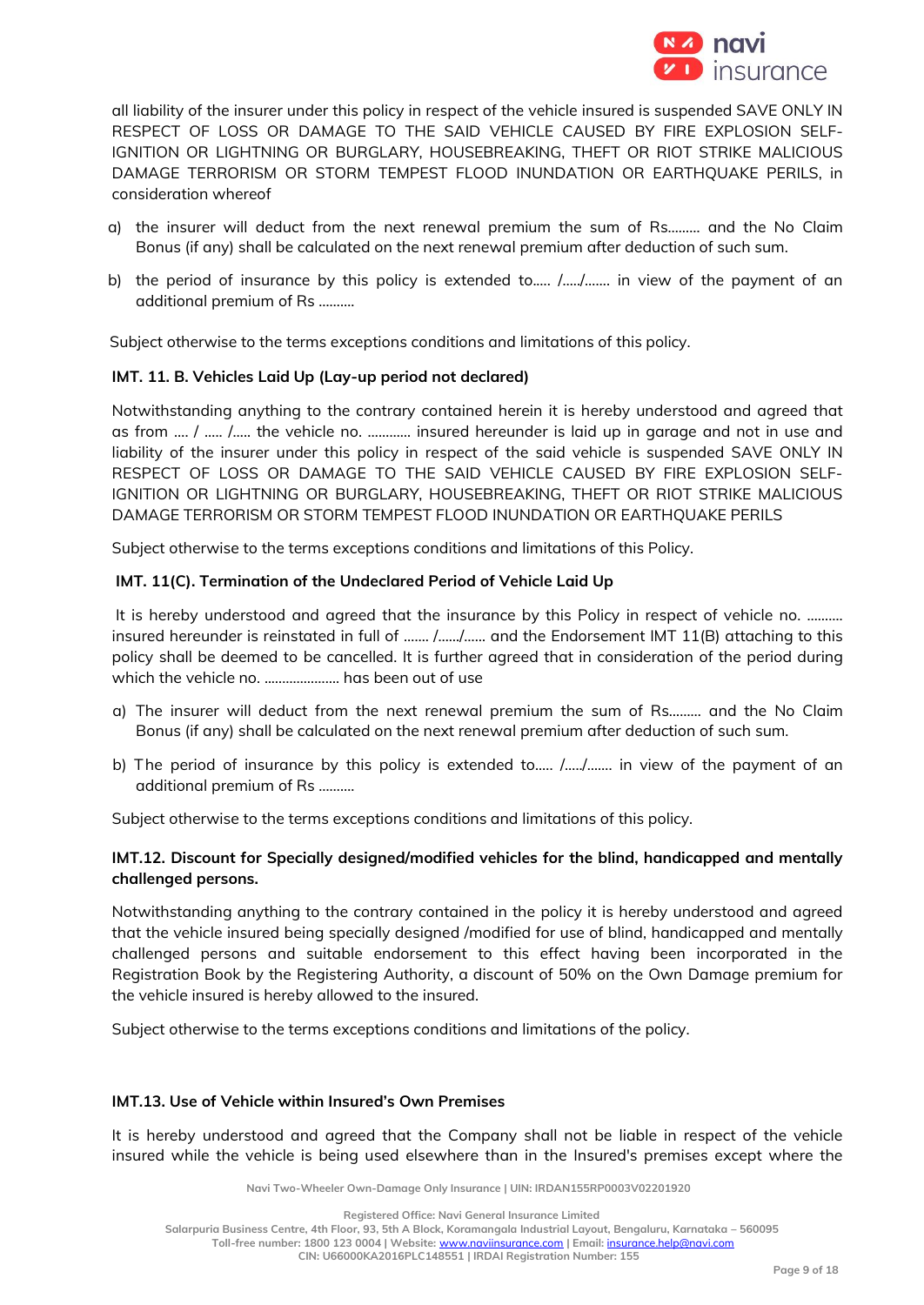

vehicle is specifically required for a mission to fight a fire.

For the purposes of this endorsement "Use confined to own premises" shall mean use only on Insured's premises to which public have no general right of access.

### **IMT.19. Cover for vehicles Imported without Custom Duty**

Notwithstanding anything to the contrary contained in this policy it is hereby understood and agreed that in the event of loss or damage to the vehicle insured and/or its accessories necessitating the supply of a part not obtainable from stocks held in the country in which the vehicle insured is held for repair or in the event of the insurer exercising the option under condition 4, to pay in cash the amount of the loss or damage the liability of the insurer in respect of any such part shall be limited to :-

(a) (i) the price quoted in the latest catalogue or the price list issued by the Manufacturer or his Agent for the country in which the vehicle insured is held for repair less depreciation applicable; OR

(ii) if no such catalogue or price list exists the price list obtaining at the Manufacturer's Works plus the reasonable cost of transport otherwise than by air to the country in which the vehicle insured is held for repair and the amount of the relative import duty less depreciation applicable under the Policy; and

(b) the reasonable cost of fitting such parts.

Subject otherwise to the terms conditions limitations and exceptions of this Policy.

### **IMT.22. Compulsory Deductible**

Notwithstanding anything to the contrary contained in the policy it is hereby understood and agreed that the insured shall bear under Section 1 of the policy in respect of each and every event (including event giving rise to a total loss/constructive total loss) the first Rs.... (or any less expenditure which may be incurred) of any expenditure for which provision has been made under this policy and/or of any expenditure by the insurer in the exercise of his discretion under Condition no 4 of this policy.

If the expenditure incurred by the insurer shall include any amount for which the insured is responsible hereunder such amount shall be repaid by the insured to the insurer forthwith.

For the purpose of this Endorsement the expression "event" shall mean an event or series of events arising out of one cause in connection with the vehicle insured in respect of which indemnity is provided under this policy.

Subject otherwise to the terms conditions limitations and exceptions of this Policy.

#### **IMT.22A. Voluntary Deductible**

It is by declared and agreed that the insured having opted a voluntary deductible of Rs. ………… a reduction in premium of Rs. ……. under Section 1 of the policy is hereby allowed.

In consideration of the above, it is hereby understood and agreed that the insured shall bear under Section 1 of the policy in respect of each and every event (including event giving rise to a total loss/constructive total loss) the first Rs.……. (or any less expenditure which may be incurred) of any expenditure for which provision has been made under this policy and/or of any expenditure by the insurer in the exercise of his discretion under Condition no …. of this policy.

If the expenditure incurred by the insurer shall include any amount for which the insured is responsible hereunder such amount shall be repaid by the insured to the insurer forthwith.

**Navi Two-Wheeler Own-Damage Only Insurance | UIN: IRDAN155RP0003V02201920** For the purpose of this Endorsement the expression "event" shall mean an event or series of events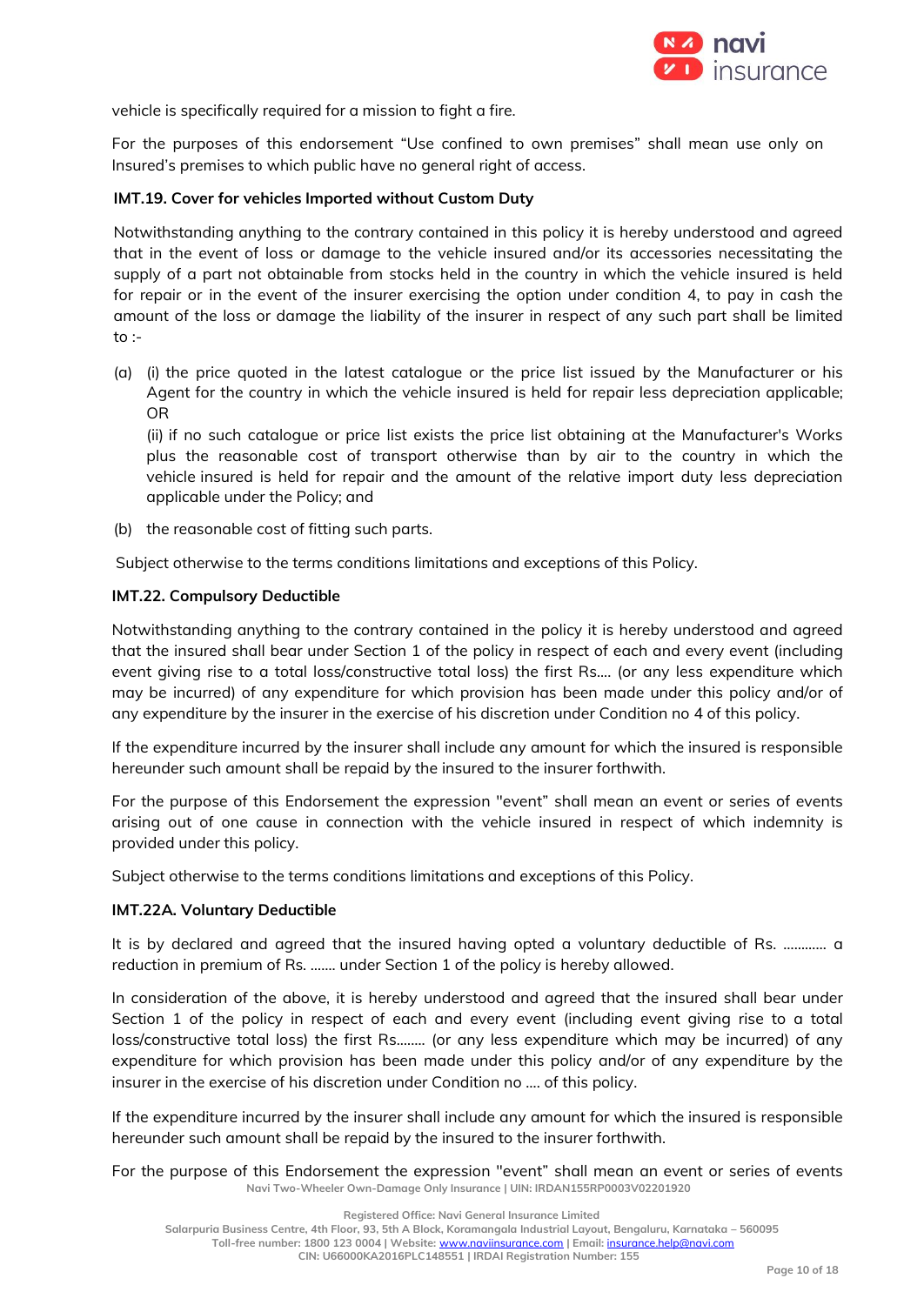

arising out of one cause in connection with the vehicle insured in respect of which indemnity is provided under this policy.

Subject otherwise to the terms conditions limitations and exceptions of this Policy.

### **IMT.24. Electrical/Electronic fittings**

In consideration of the payment of additional premium of Rs………, notwithstanding anything to the contrary contained in the policy it is hereby understood and agreed that the insurer will indemnify the insured against loss of or damage to such electrical and/or electronic fitting(s) as specified in the schedule whilst it/these is/are fitted in or on the vehicle insured where such loss or damage is occasioned by any of the perils mentioned in Section.1 of the policy.

The insurer shall, however, not be liable for loss of or damage to such fitting(s) caused by/as a result of mechanical or electrical breakdown.

Provided always that the liability of the insurer hereunder shall not exceed the Insured's Declared Value (IDV) of the item.

Subject otherwise to the terms conditions limitations and exceptions of this Policy.

# **IMT.25. CNG/LPG kit in BI fuel system**

In consideration of the payment of premium of Rs…………… notwithstanding anything to the contrary contained in the policy it is hereby understood and agreed that the insurer will indemnify the insured in terms conditions limitations and exceptions of Section 1 of the policy against loss and/or damage to the CNG/LPG kit fitted in the vehicle insured arising from an accidental loss or damage to the vehicle insured, subject to the limit of the Insured's Declared Value of the CNG/LPG kit specified in the Schedule of the policy.

Subject otherwise to the terms conditions limitations and exceptions of this Policy.

#### **IMT.26. Fire and/or Theft risk only**

Notwithstanding anything to the contrary contained in the policy it is hereby understood and agreed that Section II of the Policy is deemed to be cancelled and under Section I thereof the insurer shall only be liable to indemnify the insured against loss or damage by fire explosion self-ignition lightning and/or burglary housebreaking theft and riot strike malicious damage terrorism storm tempest flood inundation and earthquake perils whilst the vehicle is laid up in garage and not in use.

Subject otherwise to the terms conditions limitations and exceptions of this Policy.

#### **IMT.31. Reliability Trials and Rallies**

In consideration of the payment of an additional premium it is hereby understood and agreed that in the indemnity granted by this Policy is extended to apply whilst the vehicle insured is engaged in ………………………………..………. to be held at ………………… on or about the date of. /……../……. under the auspices of …………………………….………….

#### **Provided that –**

- (a) No indemnity shall be granted by this Endorsement to ……………………………….
- (b) This Policy does not cover use for organized racing, pace making, or speed testing.
- (c) During the course of the ………. , the Company shall not be liable in respect of death of or bodily injury to any person being carried in or upon or entering or getting on to or alighting from the vehicle insured at the time of the occurrence of the event out of which any claim arises.

**Navi Two-Wheeler Own-Damage Only Insurance | UIN: IRDAN155RP0003V02201920**

**Registered Office: Navi General Insurance Limited**

**Salarpuria Business Centre, 4th Floor, 93, 5th A Block, Koramangala Industrial Layout, Bengaluru, Karnataka – 560095**

**Toll-free number: 1800 123 0004 | Website:** [www.naviinsurance.com](http://www.naviinsurance.com/) **| Email:** [insurance.help@navi.com](mailto:insurance.help@navi.com)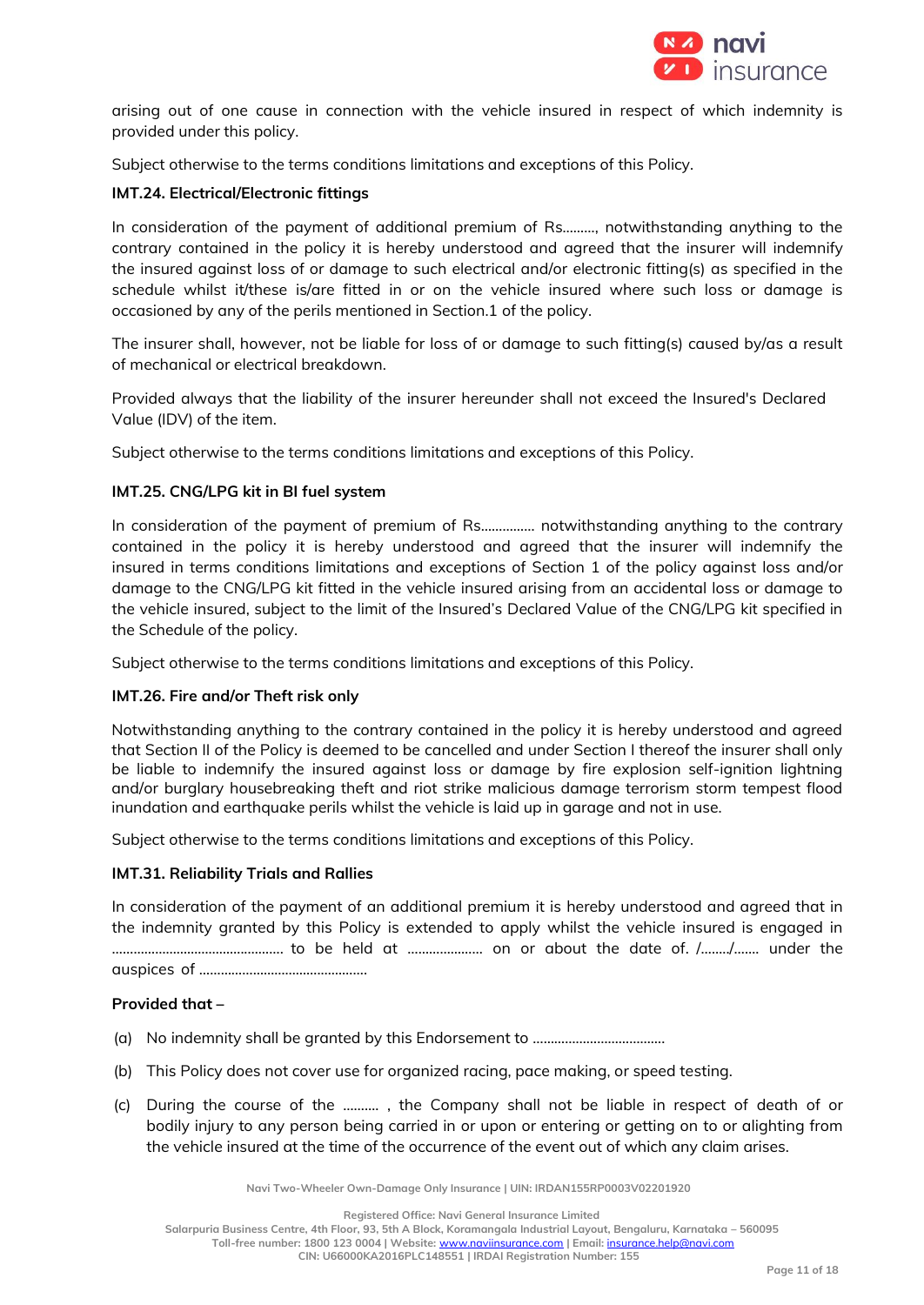

Provided that if the Company shall make any payment in exercise of its discretion under condition No. 3 of the Policy in settlement of any claim and such payment includes the amount for which the Insured is responsible by reason of this Endorsement the Insured shall repay to the Company forthwith the amount for which the insured is so responsible.

For the purpose of this Endorsement the expression "claim" shall mean a claim or series of claims arising out of one event.

Subject otherwise to the terms, conditions limitations and exceptions of this Policy.

### **IMT.32. Accidents to Soldiers / Sailors / Airmen Employed As Drivers**

In consideration of the payment of an additional premium of Rs 100/- it is hereby understood and agreed that in the event of any Soldier/Sailor/Airman employed by the Insured to drive the vehicle insured being injured or killed whilst so employed, this policy will extend to relieve the Insured of his liability to indemnify Ministry of Defense under the respective Regulations.

Subject otherwise to the terms, conditions limitations and exceptions of this Policy.

### **IMT.33. LOSS OF ACCESSORIES**

In consideration of the payment of an additional premium of Rs...…… it is hereby understood and agreed that as from. /….../…..... notwithstanding anything to the contrary contained in Section I but subject otherwise to the terms exceptions conditions and limitations of this Policy the insurer will indemnify the insured in respect of loss of or damage to accessories the property of the insured, specifically declared by the insured caused by burglary, housebreaking or theft.

Subject otherwise to the terms conditions limitations and exceptions of this policy.

### **GRIEVANCE REDRESSAL PROCEDURE**

At Navi General Insurance, we want your relationship with insurance to soar beyond what you've experienced yet. To understand, appreciate, and enjoy insurance—we're here for you. You can connect with us on the following channels.

- a. Call us on our Toll Free 1800 123 0004 for any queries that you may have!
- b. Email your queries to [insurance.help@navi.com.](mailto:insurance.help@navi.com)
- c. For Senior Citizens, we have a special cell and our Senior Citizen Customers can email us at [seniorcare@navi.com](mailto:seniorcare@navi.com) for priority resolution.
- d. Visit our website www.naviinsurance.com to register & track your queries.
- e. Please walk into any of our branches or partner locations.
- f. You can also dispatch your letters to us at: **Navi General Insurance Limited** Corporate Office: Salarpuria Business Centre, 4th B Cross Road, 5th Block, Koramangala Industrial Layout, Bengaluru, Karnataka – 560095

We request you to please mention your complete details: Full Name, Policy Number and Contact Details in all your communications, to enable our customer experience expert to connect with you and provide you with the quickest possible solution.

We'll make sure to acknowledge your service request within 3 working days—and try and resolve it to your satisfaction within 15 working days. That's a promise!

**Navi Two-Wheeler Own-Damage Only Insurance | UIN: IRDAN155RP0003V02201920**

**Registered Office: Navi General Insurance Limited**

**Salarpuria Business Centre, 4th Floor, 93, 5th A Block, Koramangala Industrial Layout, Bengaluru, Karnataka – 560095 Toll-free number: 1800 123 0004 | Website:** [www.naviinsurance.com](http://www.naviinsurance.com/) **| Email:** [insurance.help@navi.com](mailto:insurance.help@navi.com) **CIN: U66000KA2016PLC148551 | IRDAI Registration Number: 155**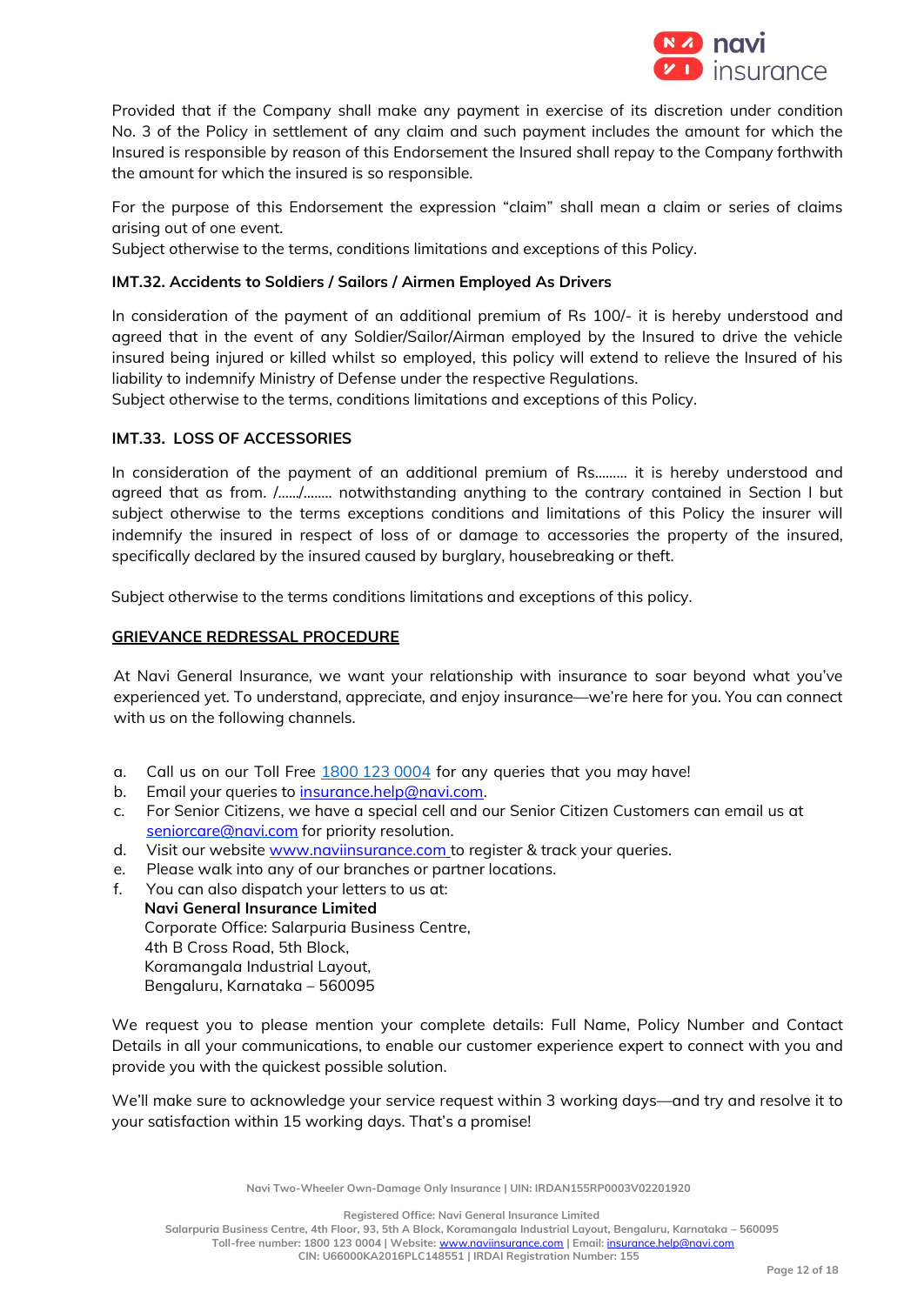

# **Escalation**

**Level 1:** While we attempt to give you best-in-class and prompt resolution for any concerns sometimes it may not be perfect. If you felt that you weren't offered a perfect resolution, please feel free to share your feedback to our Customer Experience team at [Manager.CustomerExperience@navi.com.](mailto:Manager.CustomerExperience@navi.com)

Level 2: If you still are not happy about the resolution provided, then you may please write to our Head Customer Experience and Redressal Manager at [Head.CustomerExperience@navi.com](mailto:Head.CustomerExperience@navi.com)**.**

**Level 3:** If you are not happy with the resolution, you may approach IRDAI by calling on the Toll-Free no. 155255 (or) 1800 4254 732. You can also register an online complaint on the website [http://igms.irda.gov.in.](http://igms.irda.gov.in/)

If your concern remains unresolved till one month from the date of registering your complaint, you may please approach the Insurance Ombudsman for redressal. To know who your Insurance Ombudsman is, simply refer to the Ombudsman list overleaf.

Contact details of Insurance Ombudsman are available at our website [www.naviinsurance.com](http://www.naviinsurance.com/)

OMBUDSMAN AND ADDRESSES: Refer the below link:<http://ecoi.co.in/ombudsman.html>

### **NAMES OF OMBUDSMAN AND ADDRESSES OF OMBUDSMAN CENTRES**

| S. No. | <b>Contact Details</b>                                                                                                                                                                                                                                                        | Jurisdiction of Office                                                              |
|--------|-------------------------------------------------------------------------------------------------------------------------------------------------------------------------------------------------------------------------------------------------------------------------------|-------------------------------------------------------------------------------------|
| 1.     | <b>AHMEDABAD</b><br>Office of the Insurance Ombudsman,<br>Jeevan Prakash Building, 6th Floor,<br>Tilak Marg, Relief Road,<br>Ahmedabad - 380 001.<br>Tel.: 079 - 25501201/02/05/06<br>Email: bimalokpal.ahmedabad@ecoi.co.in                                                  | State of Gujarat and Union Territories of<br>Dadra & Nagar Haveli and Daman and Diu |
| 2.     | <b>BENGALURU</b><br>Office of the Insurance Ombudsman,<br>Jeevan Soudha Building,<br>PID No. 57-27-N-19,<br>Ground Floor, 19/19, 24th Main Road,<br>JP Nagar, 1st Phase,<br>Bengaluru - 560 078.<br>Tel.: 080 - 26652048 / 26652049<br>Email: bimalokpal.bengaluru@ecoi.co.in | Karnataka                                                                           |
| 3.     | <b>BHOPAL</b><br>Office of the Insurance Ombudsman,<br>Janak Vihar Complex, 2nd Floor,<br>6, Malviya Nagar, Opp. Airtel Office,<br>Near New Market, Bhopal - 462 003.<br>Tel.: 0755 - 2769201 / 2769202<br>Fax: 0755 - 2769203<br>Email: bimalokpal.bhopal@ecoi.co.in         | States of Madhya Pradesh and Chattisgarh                                            |

**Navi Two-Wheeler Own-Damage Only Insurance | UIN: IRDAN155RP0003V02201920**

**Registered Office: Navi General Insurance Limited**

**Salarpuria Business Centre, 4th Floor, 93, 5th A Block, Koramangala Industrial Layout, Bengaluru, Karnataka – 560095 Toll-free number: 1800 123 0004 | Website:** [www.naviinsurance.com](http://www.naviinsurance.com/) **| Email:** [insurance.help@navi.com](mailto:insurance.help@navi.com)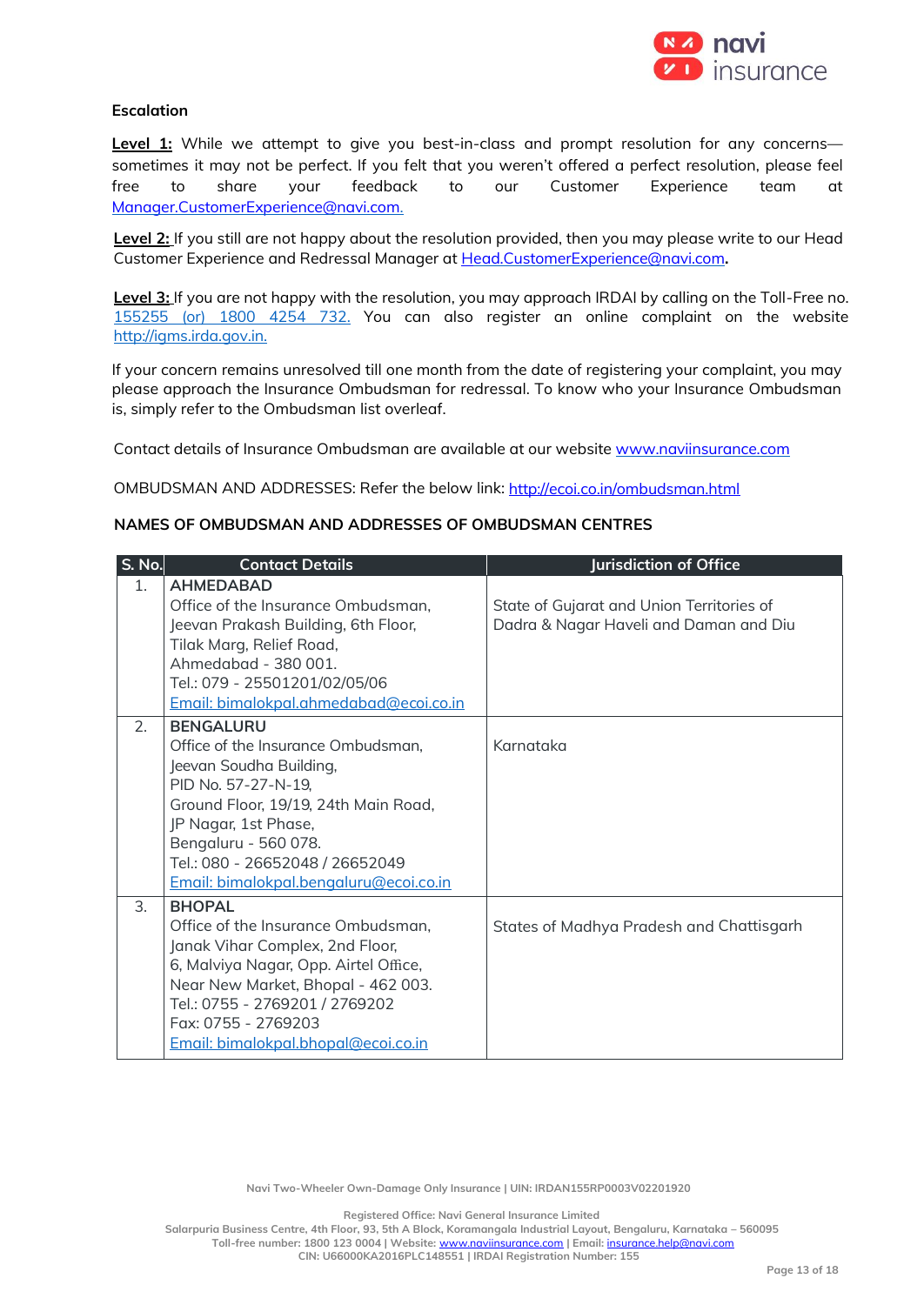

| 4. | <b>BHUBANESHWAR</b><br>Officeof the Insurance Ombudsman,<br>62, Forest Park, Bhubneshwar - 751 009.<br>Tel.: 0674 - 2596461 / 2596455<br>Fax: 0674 - 2596429<br>Email: bimalokpal.bhubaneswar@ecoi.co.in                                                                                    | State of Orissa                                                                                                                    |
|----|---------------------------------------------------------------------------------------------------------------------------------------------------------------------------------------------------------------------------------------------------------------------------------------------|------------------------------------------------------------------------------------------------------------------------------------|
| 5. | <b>CHANDIGARH</b><br>Office of the Insurance Ombudsman,<br>S.C.O. No. 101, 102 & 103, 2nd Floor,<br>Batra Building, Sector 17 - D,<br>Chandigarh - 160 017.<br>Tel.: 0172 - 2706196 / 2706468<br>Fax: 0172 - 2708274<br>Email: bimalokpal.chandigarh@ecoi.co.in                             | States of Punjab, Haryana, Himachal Pradesh,<br>Jammu & Kashmir and Union territory of<br>Chandigarh                               |
| 6. | <b>CHENNAI</b><br>Office of the Insurance Ombudsman,<br>Fatima Akhtar Court, 4th Floor, 453,<br>Anna Salai, Teynampet,<br>Chennai - 600 018.<br>Tel.: 044 - 24333668 / 24335284<br>Fax: 044 - 24333664<br>Email: bimalokpal.chennai@ecoi.co.in                                              | State of Tamil Nadu and Union Territories -<br>Pondicherry Town and Karaikal (which are part of<br>Union Territory of Pondicherry) |
| 7. | <b>DELHI</b><br>Office of the Insurance Ombudsman,<br>2/2 A, Universal Insurance Building,<br>Asaf Ali Road, New Delhi - 110 002.<br>Tel.: 011 - 23232481 / 23213504<br>Fax: 011 - 23230858<br>Email: bimalokpal.delhi@ecoi.co.in                                                           | State of Delhi                                                                                                                     |
| 8. | <b>GUWAHATI</b><br>Office of the Insurance Ombudsman,<br>Jeevan Nivesh, 5th Floor,<br>Nr. Panbazar Over Bridge, S.S. Road,<br>Guwahati - 781001 (ASSAM).<br>Tel.: 0361 - 2132204 / 2132205<br>Fax: 0361 - 2732937<br>Email: bimalokpal.quwahati@ecoi.co.in                                  | States of Assam, Meghalaya, Manipur, Mizoram,<br>Arunachal Pradesh, Nagaland and Tripura                                           |
| 9. | <b>HYDERABAD</b><br>Office of the Insurance Ombudsman,<br>6-2-46, 1st floor, "Moin Court",<br>Lane Opp. Saleem Function Palace,<br>A. C. Guards, Lakdi-Ka-Pool,<br>Hyderabad - 500 004.<br>Tel.: 040 - 65504123 / 23312122<br>Fax: 040 - 23376599<br>Email: bimalokpal.hyderabad@ecoi.co.in | States of Andhra Pradesh, Telangana and Union<br>Territory of Yanam - a part of the Union Territory<br>of Pondicherry              |

**Navi Two-Wheeler Own-Damage Only Insurance | UIN: IRDAN155RP0003V02201920**

**Registered Office: Navi General Insurance Limited**

**Salarpuria Business Centre, 4th Floor, 93, 5th A Block, Koramangala Industrial Layout, Bengaluru, Karnataka – 560095 Toll-free number: 1800 123 0004 | Website:** [www.naviinsurance.com](http://www.naviinsurance.com/) **| Email:** [insurance.help@navi.com](mailto:insurance.help@navi.com)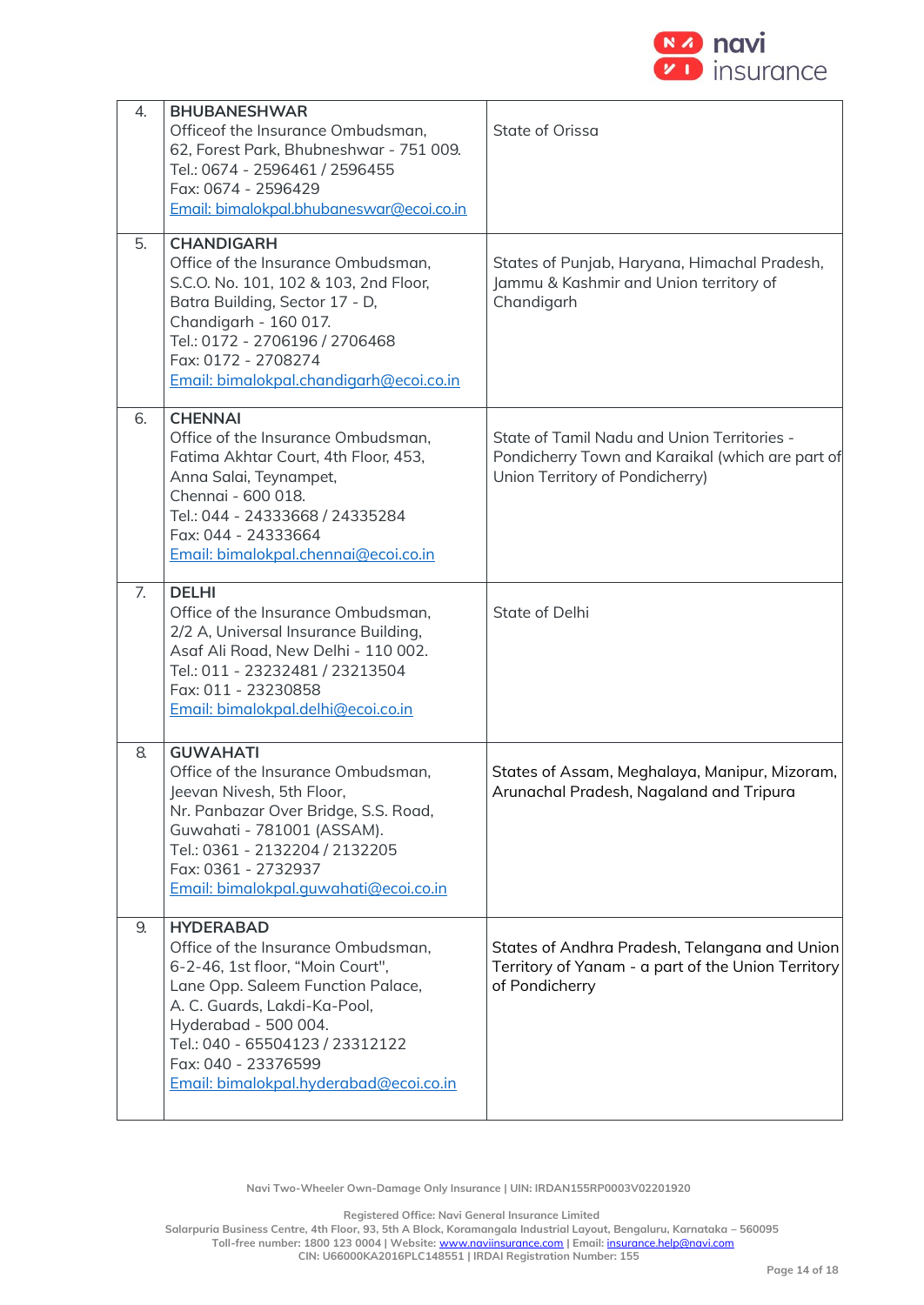

| 10. | <b>JAIPUR</b>                                                            |                                                                                       |
|-----|--------------------------------------------------------------------------|---------------------------------------------------------------------------------------|
|     | Office of the Insurance Ombudsman,                                       | State of Rajasthan                                                                    |
|     | Jeevan Nidhi - Il Bldg., Gr. Floor,                                      |                                                                                       |
|     | Bhawani Singh Marg, Jaipur - 302 005.                                    |                                                                                       |
|     | Tel.: 0141 - 2740363                                                     |                                                                                       |
|     | Email: bimalokpal.jaipur@ecoi.co.in                                      |                                                                                       |
| 11. | <b>ERNAKULAM</b>                                                         |                                                                                       |
|     | Office of the Insurance Ombudsman,                                       | Kerala, Lakshadweep, Mahe-a part of                                                   |
|     | 2nd Floor, Pulinat Bldg.,                                                | Pondicherry                                                                           |
|     | Opp. Cochin Shipyard, M. G. Road,                                        |                                                                                       |
|     | Ernakulam - 682 015.                                                     |                                                                                       |
|     | Tel.: 0484 - 2358759 / 2359338<br>Fax: 0484 - 2359336                    |                                                                                       |
|     | Email: bimalokpal.ernakulam@ecoi.co.in                                   |                                                                                       |
|     |                                                                          |                                                                                       |
| 12. | <b>KOLKATA</b>                                                           |                                                                                       |
|     | Office of the Insurance Ombudsman.<br>Hindustan Bldg. Annexe, 4th Floor, | States of West Bengal, Sikkim and Union<br>Territories of Andaman and Nicobar Islands |
|     | 4, C.R. Avenue, Kolkata - 700 072.                                       |                                                                                       |
|     | Tel.: 033 - 22124339 / 22124340                                          |                                                                                       |
|     | Fax: 033 - 22124341                                                      |                                                                                       |
|     | Email: bimalokpal.kolkata@ecoi.co.in                                     |                                                                                       |
| 13. | <b>LUCKNOW</b>                                                           |                                                                                       |
|     | Office of the Insurance Ombudsman,                                       | District of Uttar Pradesh: Lalitpur, Jhansi,                                          |
|     | 6th Floor, Jeevan Bhawan,                                                | Mahoba, Hamirpur, Banda, Chitrakoot,                                                  |
|     | Phase-II, Nawal Kishore Road,                                            | Allahabad, Mirzapur, Sonbhabdra, Fatehpur,                                            |
|     | Hazratganj, Lucknow - 226 001.                                           | Pratapgarh, Jaunpur, Varansi, Gazipur, Jalaun,                                        |
|     | Tel.: 0522 - 2231330 / 2231331                                           | Kanpur, Lucknow, Unnao, Sitapur, Lakhimpur,                                           |
|     | Fax: 0522 - 2231310                                                      | Bahraich, Barabanki, Raebareli, Sravasti, Gonda,                                      |
|     | Email: bimalokpal.lucknow@ecoi.co.in                                     | Faizabad, Amethi, Kaushambi, Balrampur, Basti,                                        |
|     |                                                                          | Ambedkarnagar, Sulanpur, Maharajganj,                                                 |
|     |                                                                          | Santkabirnagar, Azamgarh, Kaushinagar,<br>Gorkhpur, Deoria, Mau, Chandauli, Ballia,   |
|     |                                                                          | Sidharathnagar                                                                        |
|     |                                                                          |                                                                                       |
| 14. | <b>MUMBAI</b><br>Office of the Insurance Ombudsman,                      | States of Goa, Mumbai Metropolitan                                                    |
|     | 3rd Floor, Jeevan Seva Annexe, S. V. Road,                               | Region excluding Navi Mumbai & Thane                                                  |
|     | Santacruz (W), Mumbai - 400 054.                                         |                                                                                       |
|     | Tel.: 022 - 26106552 / 26106960                                          |                                                                                       |
|     | Fax: 022 - 26106052                                                      |                                                                                       |
|     | Email: bimalokpal.mumbai@ecoi.co.in                                      |                                                                                       |
| 15. | <b>NOIDA</b>                                                             |                                                                                       |
|     | Office of the Insurance Ombudsman,                                       | States of Uttaranchal and the following Districts                                     |
|     | Bhagwan Sahai Palace, 4th Floor,                                         | of Uttar Pradesh: Agra, Aligarh, Bagpat, Bareilly,                                    |
|     | Main Road, Naya Bans, Sector 15,                                         | Bijnor, Budaun, Bulandshehar, Etah, Kanooj,                                           |
|     | Distt: Gautam Buddh Nagar,                                               | Mainpuri, Mathura, Meerut, Moradabad,                                                 |
|     | U. P. - 201301.                                                          | Muzaffarnagar, Oraiyya, Pilibhit, Etawah,                                             |
|     | Tel.: 0120 - 2514250 / 2514252 / 2514253                                 | Farrukhabad, Firozabad, Gautam Budh Nagar,                                            |
|     | Email: bimalokpal.noida@ecoi.co.in                                       | Ghaziabad, Hardoi, Shahjahanpur, Hapur,                                               |
|     |                                                                          | Shamli, Rampur, Kashganj, Sambhal, Amroha,                                            |
|     |                                                                          | Hathras, Kanshiramnagar, Saharanpur                                                   |

**Navi Two-Wheeler Own-Damage Only Insurance | UIN: IRDAN155RP0003V02201920**

**Registered Office: Navi General Insurance Limited**

**Salarpuria Business Centre, 4th Floor, 93, 5th A Block, Koramangala Industrial Layout, Bengaluru, Karnataka – 560095 Toll-free number: 1800 123 0004 | Website:** [www.naviinsurance.com](http://www.naviinsurance.com/) **| Email:** [insurance.help@navi.com](mailto:insurance.help@navi.com)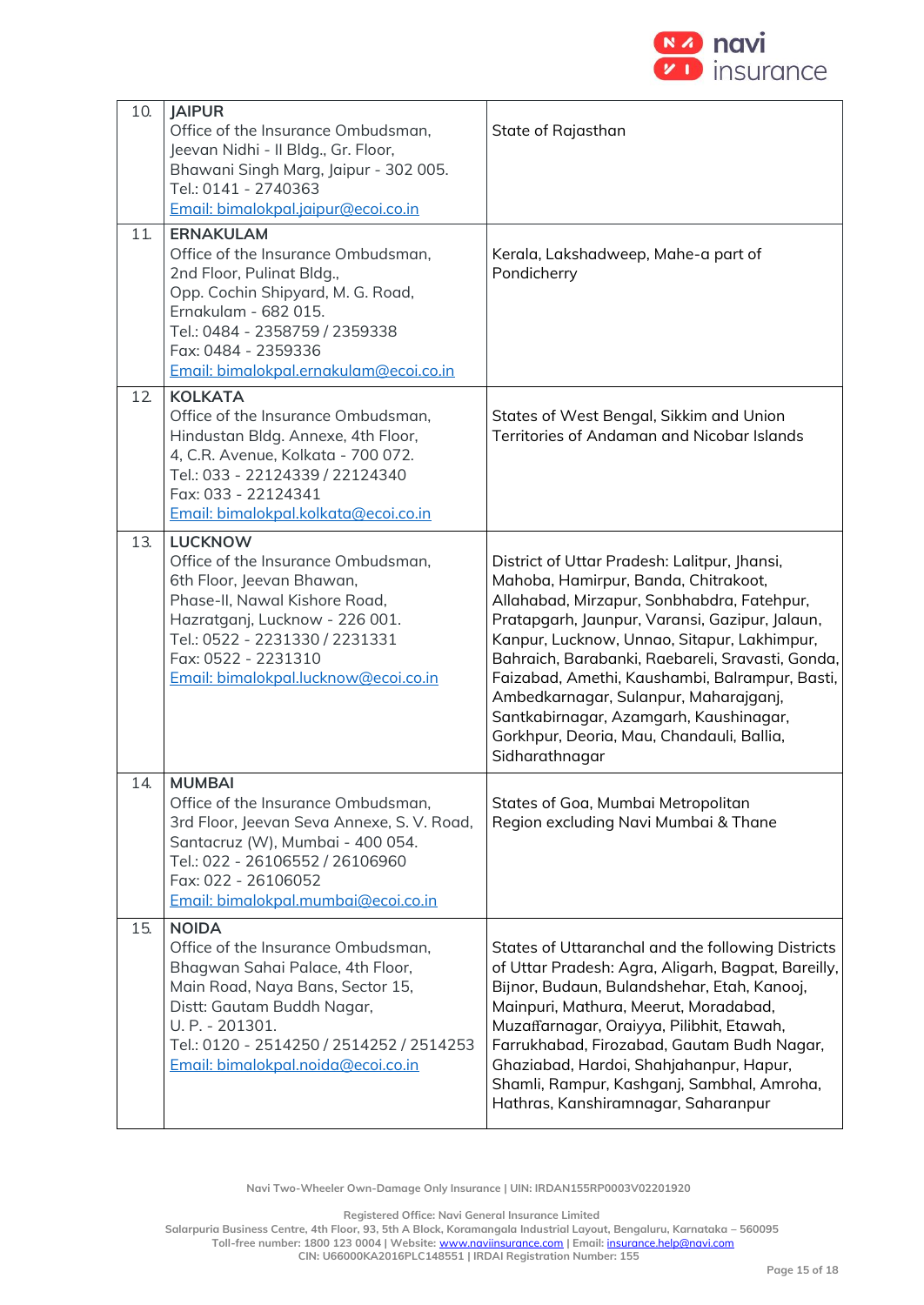

| 16. | <b>PATNA</b>                              |                                            |
|-----|-------------------------------------------|--------------------------------------------|
|     | Office of the Insurance Ombudsman,        | States of Bihar and Jharkhand              |
|     | 1st Floor, Kalpana Arcade Building,       |                                            |
|     | Bazar Samiti Road, Bahadurpur,            |                                            |
|     | Patna - 800 006.                          |                                            |
|     | Tel.: 0612-2680952                        |                                            |
|     | Email: bimalokpal.patna@ecoi.co.in        |                                            |
|     |                                           |                                            |
|     |                                           |                                            |
| 17. | <b>PUNE</b>                               |                                            |
|     | Office of the Insurance Ombudsman.        | States of Maharashtra, Area of Navi Mumbai |
|     | Jeevan Darshan Bldg., 3rd Floor,          | and Thane excluding Mumbai Metropolitan    |
|     | C.T.S. No. 195 to 198, N. C. Kelkar Road, | Region                                     |
|     | Narayan Peth, Pune - 411 030.             |                                            |
|     | Tel.: 020 - 41312555                      |                                            |
|     | Email: bimalokpal.pune@ecoi.co.in         |                                            |

**IRDAI Regulation No 17**: This Policy is subject to regulation 17 of IRDAI (Protection of Policyholder's Interests) Regulation 2017 or any amendment thereof from time to time.

**Annexure 1.** (Claims related guidelines as per Protection of Policy Holders Interest Regulations 2017):

While notifying the claim, following information should be provided:

- Name of insured
- Insured contact numbers
- Policy number
- Date and time of loss
- Location of loss
- Nature and approximate extent of loss
- Place and contact details of the person at the loss location

On receipt of notice of loss, Company will respond immediately and provide information to the insured on the claim procedures.

In cases where surveyor is to be appointed for assessment of loss, Company shall immediately appoint surveyor within 72 hours of receipt of intimation from the insured. Company shall communicate the details of the appointment of surveyor, including the role, duties and responsibilities of the surveyor to the insured by letter, email or any other electronic form immediately after the appointment of the surveyor.

Insured/Claimant shall submit following documents in support of the claim notified to us in addition to Claim Form. Where documents are available in public domain or with a public authority, the surveyor/Company will obtain themselves. The Company may ask additional relevant documents basis nature, complexity and circumstances of the loss.

### **For Accident Claims**

- Proof of insurance Policy copy
- Copy of Registration Book, Tax Receipt [original required for verification]
- Copy of Motor Driving License of the person driving the vehicle at the time of accident (original required for verification)
- Police Panchanama /FIR (In case of Third Party property damage /Death / Body Injury)
- Estimate for repairs if available
- Repair Bills/Invoices and payment receipts after the job is completed

**Navi Two-Wheeler Own-Damage Only Insurance | UIN: IRDAN155RP0003V02201920**

**Registered Office: Navi General Insurance Limited**

**Salarpuria Business Centre, 4th Floor, 93, 5th A Block, Koramangala Industrial Layout, Bengaluru, Karnataka – 560095**

**Toll-free number: 1800 123 0004 | Website:** [www.naviinsurance.com](http://www.naviinsurance.com/) **| Email:** [insurance.help@navi.com](mailto:insurance.help@navi.com)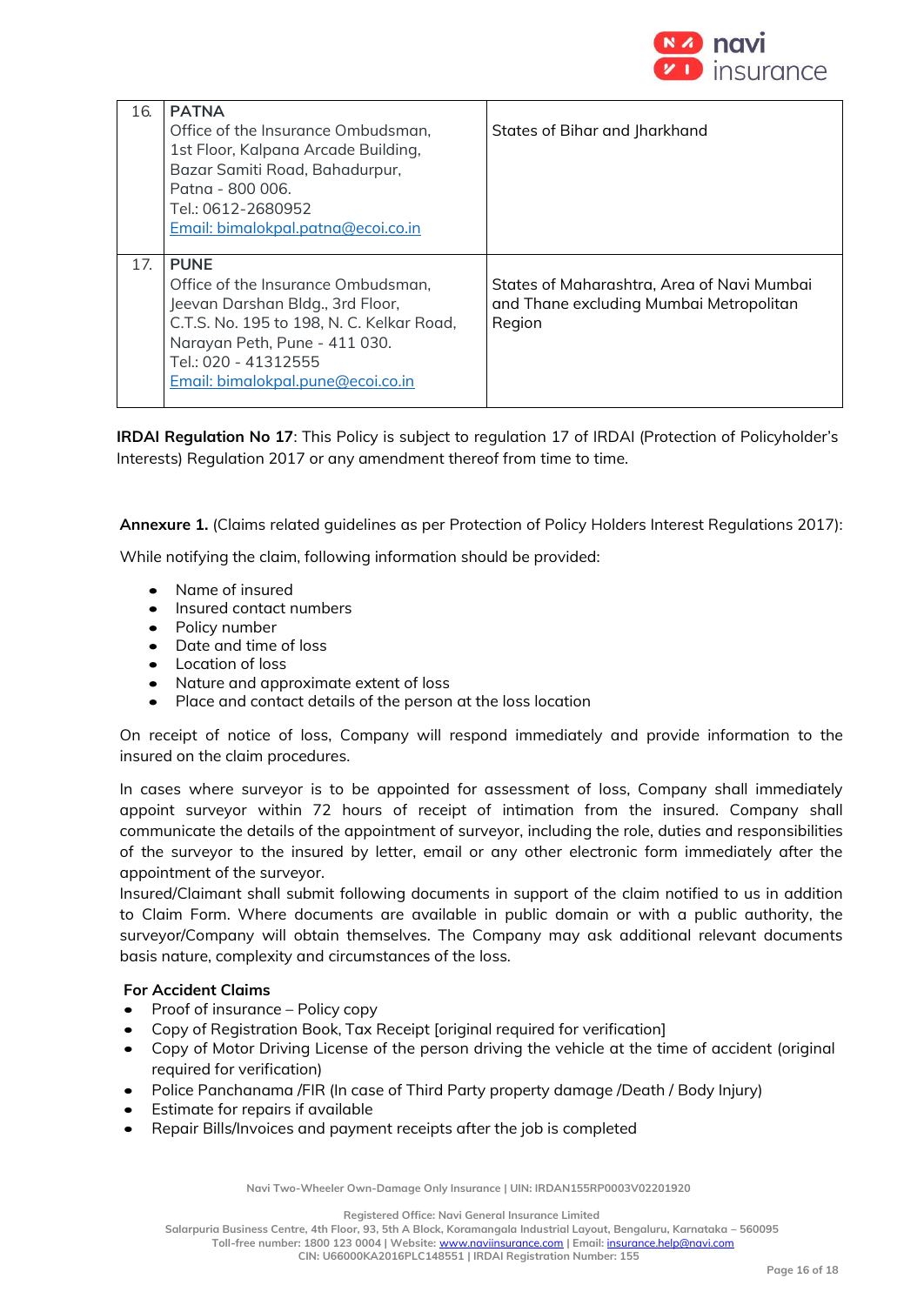

# **Documents for Theft Claims**

- Original Policy document
- Original Registration Book/Certificate and Tax Payment Receipt
- All the sets of keys/Service Booklet/Warranty Card/Original Purchase Invoice
- Police Panchanama/ FIR and Final Investigation Report/Non-Traceable Report.
- Acknowledged copy of letter addressed to RTO intimating theft and informing "NON-USE"
- Form 28, 29 and 30 signed by the Insured and Form 35 signed by the Financer/ transferred RC as applicable
- Letter of Subrogation
- NOC from the Financer if claim is to be paid to Insured.

The surveyor shall start the survey immediately unless there is a contingency that delays immediate survey, in any case within 48 hours of his appointment. Interim report of the physical details of the loss shall be recorded and uploaded/forwarded to the Company within the shortest time but not later than 15 days from the date of first visit of the surveyor. A copy of the interim report shall be furnished by the Company to the insured/claimant, if he so desires.

Where the insured is unable to furnish all the particulars required by the surveyor or where the surveyor does not receive the full cooperation of the insured, the Company or the surveyor, as the case may be, will inform in writing to the insured about the consequent delay that may result in the assessment of the claim. Company and the surveyor will follow up with the insured for pending information/documents guiding the insured with regard to submissions to be made. The Company and/or surveyor will not call for any information/document that is not relevant for the claim.

The surveyor shall, subject to the para above, submit his final report to the Company within 30 days of his appointment. A copy of the surveyor's report shall be furnished to the insured/claimant, on request.

Where special circumstances exist in respect of a claim either due to its special / complicated nature, or due to difficulties associated with replacement/reinstatement, the surveyor shall, seek an extension from Company for submission of his report. In such an event, the Company will give the status to the insured/claimant fortnightly wherever warranted. The Company may make provisional/ on account payment based on the admitted claim liability.

If Company, on the receipt of a survey report, finds that it is incomplete in any respect, it shall require the surveyor, under intimation to the insured/claimant, to furnish an additional report on certain specific issues as may be required by the Company. Such a request may be made by the Company within 15 days of the receipt of the final survey report and not more than once in case of a claim.

The surveyor, on receipt of this communication, shall furnish an additional report within three weeks from the date of receipt of communication from the Company.

On receipt of the final survey report or the additional survey report, as the case may be, and on receipt of all required information/documents that are relevant and necessary for the claim, the Company shall offer a settlement of the claim to the insured/claimant within a period of 30 days. If the Company, for any reasons to be recorded in writing and communicated to the insured/claimant, decides to reject a claim under the policy, it shall do so within a period of 30 days from the receipt of the final survey report and/or additional information/documents or the additional survey report, as the case may be.

In case, the amount admitted is less than the amount claimed, then the Company shall inform the insured/claimant in writing about the basis of settlement. Where the claim is rejected, the Company shall give the reasons for the same in writing drawing reference to the specific terms and conditions of the policy document.

**Navi Two-Wheeler Own-Damage Only Insurance | UIN: IRDAN155RP0003V02201920**

**Registered Office: Navi General Insurance Limited**

**Salarpuria Business Centre, 4th Floor, 93, 5th A Block, Koramangala Industrial Layout, Bengaluru, Karnataka – 560095 Toll-free number: 1800 123 0004 | Website:** [www.naviinsurance.com](http://www.naviinsurance.com/) **| Email:** [insurance.help@navi.com](mailto:insurance.help@navi.com)